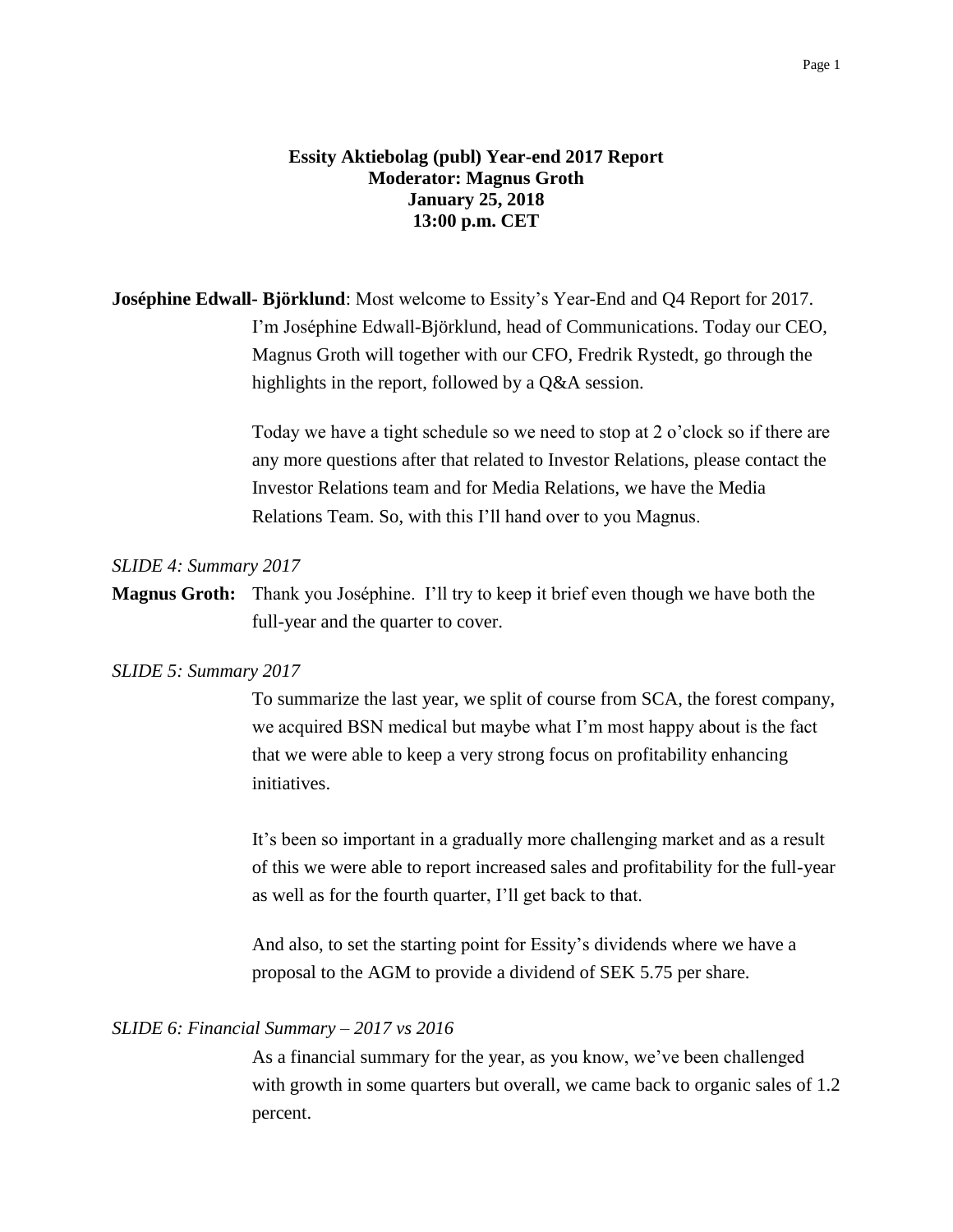We were also able to show improvements in all the different metrics over the year and also to deliver a strong cash flow.

## *SLIDE 7: Financial Summary – 2017*

Earnings per share also the first time we see these numbers, impacted this last quarter of course by the one-time non-cash tax impact coming from the changes in the U.S. tax policies.

## *SLIDE 8: Dividend*

The new starting point, our proposal for dividend of SEK 5.75 per share, this is based on the fact that of course last year when we were still SCA including the forest we had a dividend of SEK 6.00 per share, this year we are without the forest but including BSN medical, BSN medical and the rest of the Group is delivering very strong cash flows and good numbers and finding the balance we see this as a good starting point as a proposal for stable and increasing dividends which is our dividend policy.

#### *SLIDE 9: Profitability Enhancing Initiatives*

Profitability enhancing initiatives, as I already mentioned this is what I'm most happy about that we were really able to keep the momentum in the entire organization in spite of the big transformational changes that we saw last year.

Tissue Roadmap and Cure or Kill, we speak a lot about that but the biggest savings actually come from all the hard work that's been done by all our 48,000 employees, everywhere in the Company, everyday; this is in the supply chain but this is also in sales, in logistics, in SG&A, administration, sales general, all parts of the business and it's really contributing to our performance.

I'm also happy to see that again we were successful in integrating the two large acquisitions we made over the last two years Wausau Paper Corp. where we're at the end of the integration phase and BSN medical where we of course just started.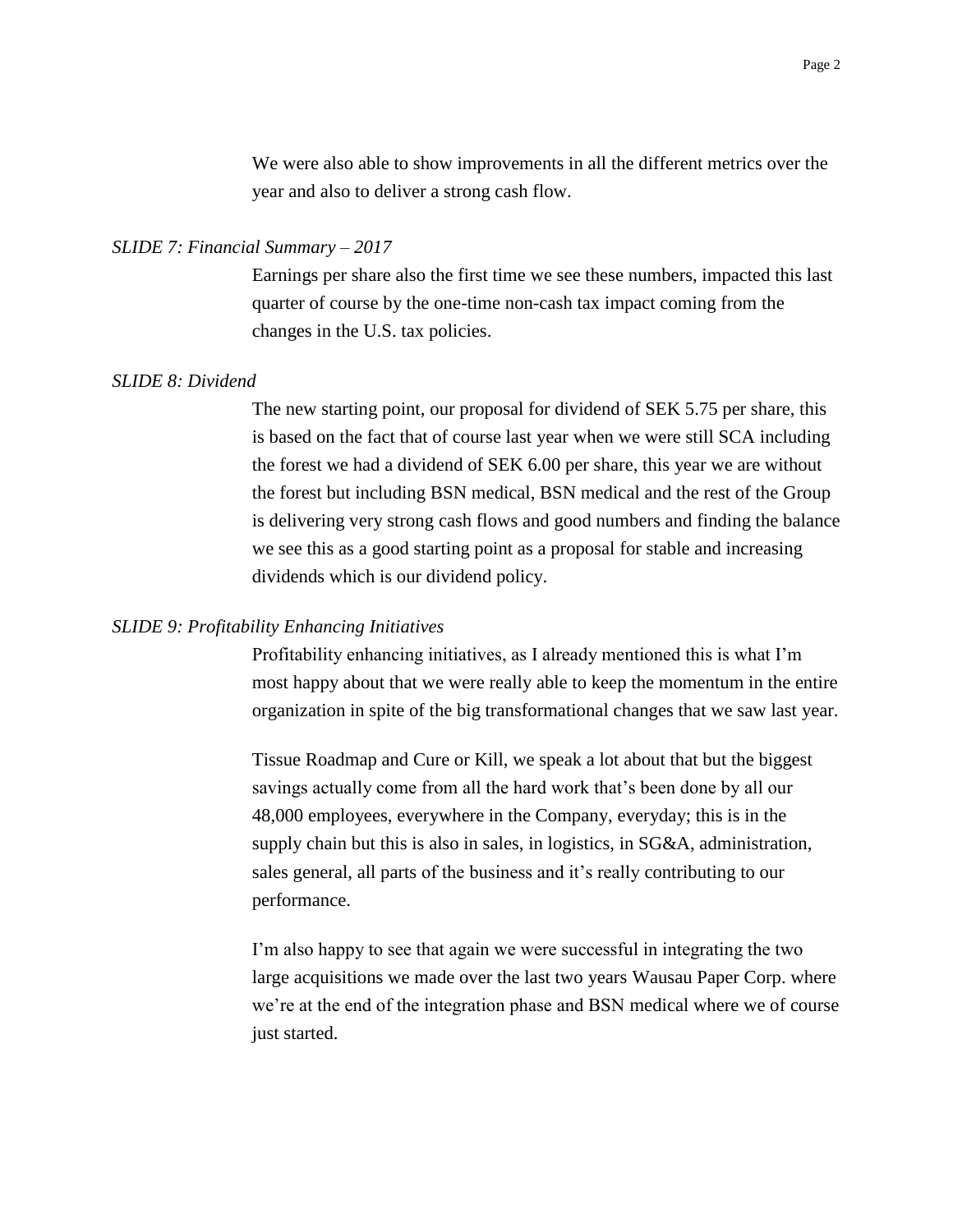#### *SLIDE 10: Initiatives and Recognitions*

Some initiatives and recognitions from last year, I'd like to focus on the last bullet point here because this is a very important award that we received just two days ago in conjunction with the Davos' Summit where we have been recognized together with SCA but also as separate companies, as one of the world's 100 Most Sustainable Companies, so yet another I think good proofpoint that sustainability remains as important for us also as Essity after the split.

## *SLIDE 11: Beliefs and Behaviors*

We launched our Beliefs and Behaviors last year which is of course more important than anything else, culture is the most important I think component of any successful company and these are the four beliefs that we would like to be representing everyone in this company.

And in this is to a large extent we believe that when it comes to caring for our customers, consumers, the environment, and collaboration, we are extremely strong and this is one of our competitive advantages and we're now working throughout the organization as to further improve and strengthen our commitment to results and also having the courage now being a global leading hygiene and health company to really take the lead in our different businesses and categories.

#### *SLIDE 12: Innovations for People and Nature*

We continue to launch innovations at a high rate ending up at 41 innovations last year, which is higher than usual but remember that now we also have BSN medical in the company so what is a sustainable reasonable level when it comes to number of innovations, we'll have to get back to you, I can't give you that number now.

However important to notice is that now that we're learning more about BSN medical we actually see that the innovations and launches that they are doing are providing significantly both to top and bottom line for BSN medical which is exactly what we're interested in of course, a company that's driven by innovation, R&D, and as an opportunity to differentiate and to build brands.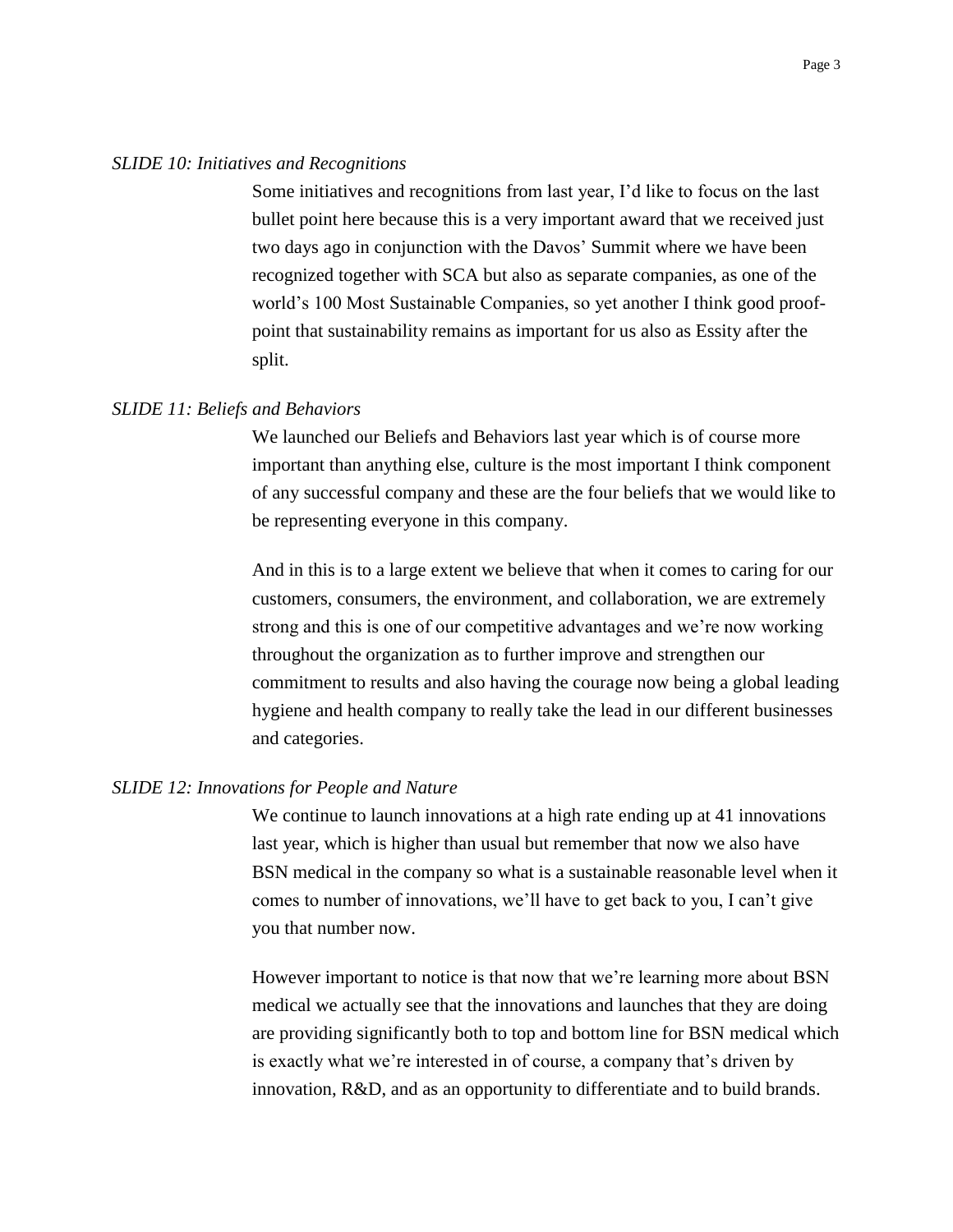So, it's really working and you have an example here on the slide here from Leukoplast.

## *SLIDE 13: Summary Q4 2017*

Moving over then to Quarter 4 and as I mentioned initially the trading environment has really become increasingly difficult throughout the year, quarter-over-quarter.

In spite of these were able to continue to show growth both on topline and on our EBITA.

Return on capital employed that you know, is gradually coming down as we include BSN medical in the base of capital employed here so that will stabilize after the first quarter 2018.

We continue to see very strong contributions from efficiency improvements and that explains this continued improvement in our results.

## *SLIDE 14: Financial Summary - Q4 2017 vs Q4 2016*

To summarize some numbers, Fredrik will talk more about this, not only did we grow topline and our results but also continue to deliver strong cash flow in the quarter.

# *SLIDE 15: Financial Summary - Q4 2017*

Earnings per share SEK 4.11, quite strong, we have not had any significant restructuring efforts in this quarter but of course we have the big positive impact from the U.S. tax reform which is non-cash and it's a one-time impact also.

## *SLIDE 16: Personal Care - Q4 2017 vs Q4 2016*

Moving over to the three segments, starting with Personal Care, that now includes also BSN medical. During last year we successfully integrated the organizations of BSN medical into our Incontinence Care business to a new business unit we call Health and Medical Solutions, that reorganization is now done, the targets are set and the organization is focused on now delivering on the targets for this year.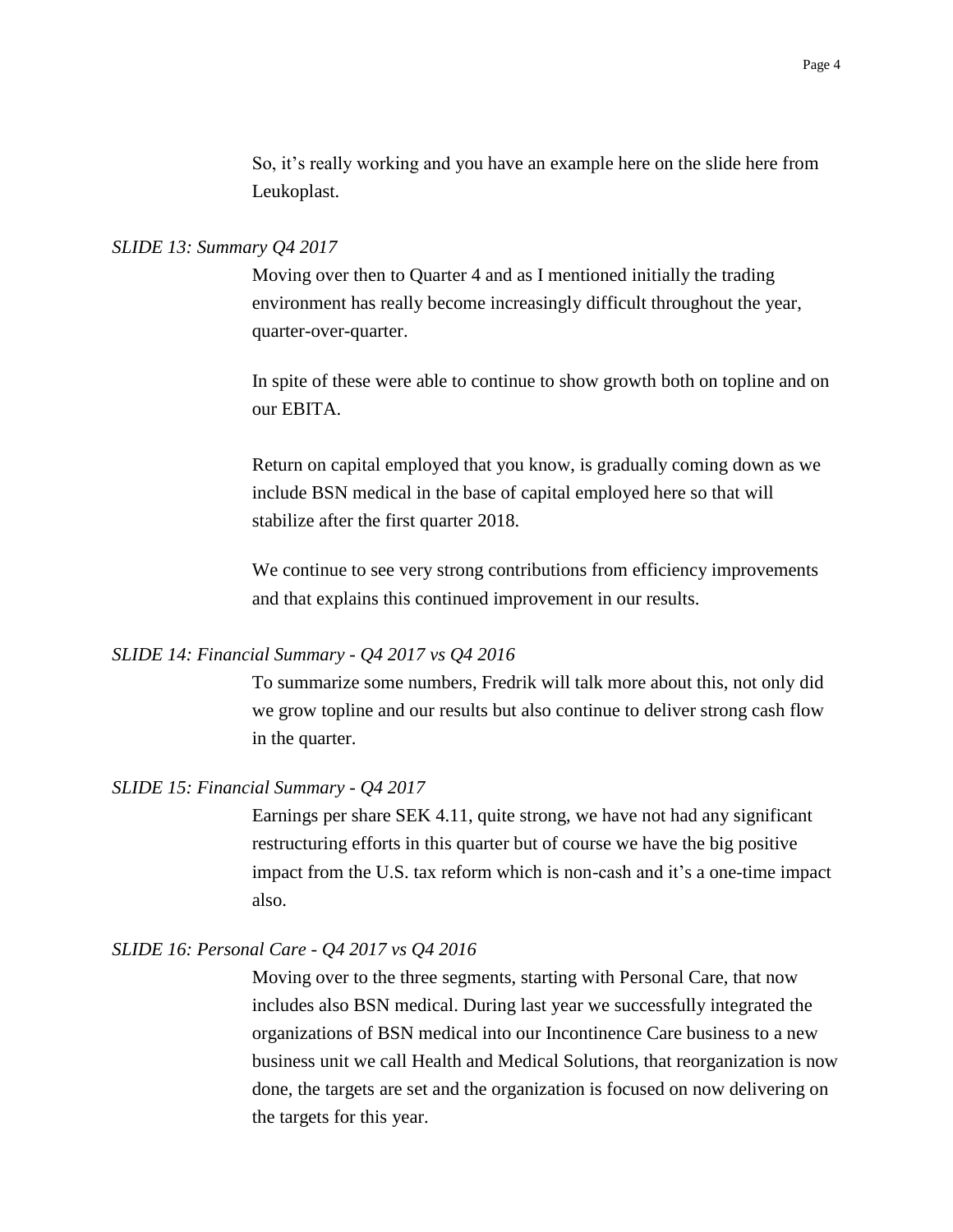Organic sales increased, we will see there are some difference later between the different categories. Of course, we had the BSN medical acquisition included here, higher volumes, big cost savings, continued improvements in North America that we keep talking about but it's such a great turnaround so we still feel the challenge, we keep bringing it up here.

And the positive effects of course from the closures, and this is the last quarter where we now will have these positive effects from the closures of the hygiene business in India and the Baby Care business in Mexico on margins.

Significantly higher raw material costs, may be higher than we had expected when we came into this quarter and also more challenging pricing environment and competitive environment, so both of these factors continue to become tougher during the quarter.

# *SLIDE 17: Personal Care - Q4 2017 vs Q4 2016*

Looking at the sales split by regions, we grew both in mature and emerging markets by product segments; remember that Baby Care which shows a negative growth there of 0.8 percent, we have the closures in India and in Mexico so taking those out, we are actually growing really well in Baby Care in Western Europe and also in Eastern Europe.

Russia still struggling, it's a small part of the business. I think last time I was standing here I said, "We're not going to talk that much about Russia anymore because it is a small part of the business," but I think we're moving in the right direction also in Russia.

# *SLIDE 18: Medical Solutions*

Medical Solutions, the integration is progressing according to plan. Organic sales in the quarter increased by 2.4 percent, EBITA margin 18.4 percent; the EBITA margin fluctuates a little bit now between the quarters as we are getting to know the business and digging into different countries and businesses but in general we're really happy about the Company, we see opportunities everywhere in BSN medical to grow both topline and margins so we are happy about how BSN medical is progressing and now is the third quarter since we acquired it.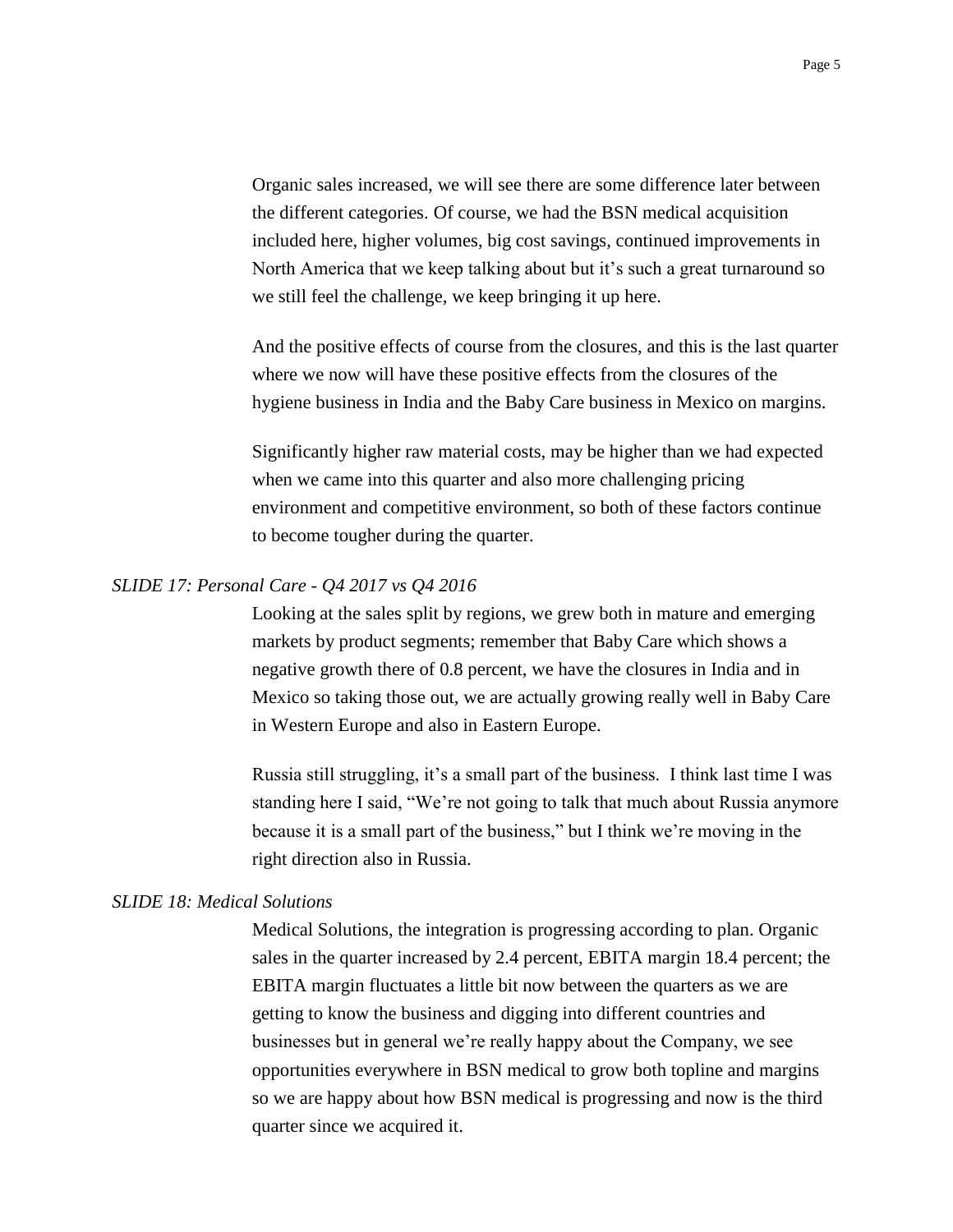## *SLIDE 19: Consumer Tissue - Q4 2017 vs Q4 2016*

Consumer Tissue which has seen the biggest challenges in the quarter where we saw the organic sales increasing but with a very mixed performance behind that and a huge impact negatively on adjusted EBITA margin, you can see there from 10.7 percent to 8.2 percent so a deterioration with 250 basis points.

Actually, behind this in the quarter compared to last year's fourth quarter we had a negative impact from raw materials of 550 basis points so through all the efficiency savings, cost savings, lower energy costs, better pricing especially in China and improved mix in all our markets, we were only able to cover up for half of this which we are kind of happy about.

As we see it we are right now in the worst combination of very tough market conditions with overcapacity in some markets, very tough competition between the established players, a difficult retail climate, and added to that, nothing new, the higher raw material prices.

This will continue into the first quarter, after this we know that we will see pricing coming through based on the activities that we performed under the fourth quarter so we worked very actively. Last quarter, I said, "We have an ambition to increase prices everywhere," now one quarter later, we will see higher prices starting in the second quarter but really with any significant impact in the third and fourth quarter.

## *SLIDE 20: Consumer Tissue - Q4 2017 vs Q4 2016*

As you can see here we continue to have a really good growth in emerging markets; quite a negative impact in mature markets which is the result of the negotiations that we are in the middle of with our customers and the competitive climate we are in.

Behind this though we have a very good improvement in our mix in Europe, actually in all markets but especially in Europe so we're really moving and growing in our branded part of our business while the decline we see here has been mostly in the lower margin private label and mother reel parts of the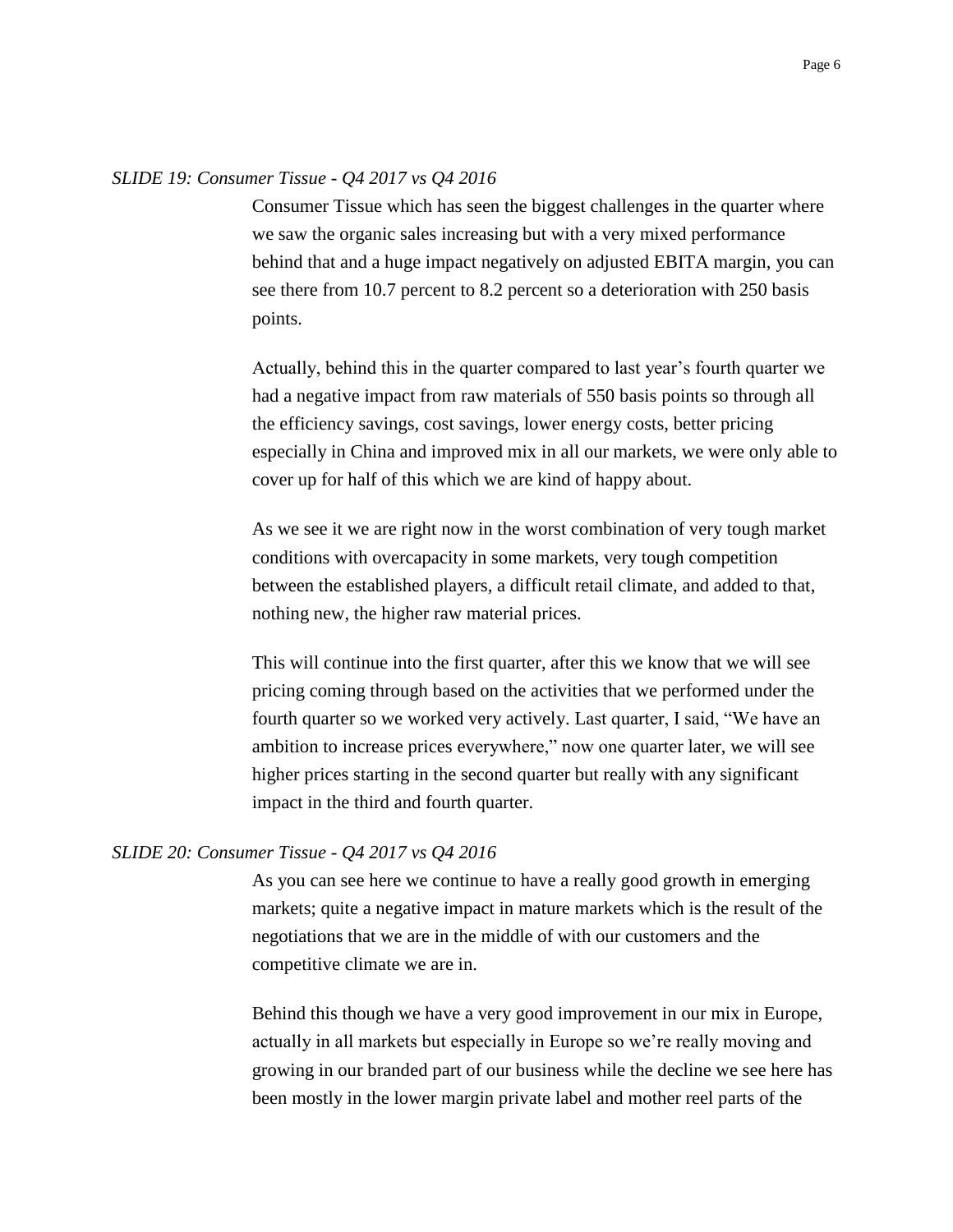business. So again, addressing according to our strategy, the low performing businesses and moving up the value chain here.

## *SLIDE 21: Professional Hygiene - Q4 2017 vs Q4 2016*

Finally, Professional Hygiene had an exceptionally good margin development as you can see there, up 440 basis points to 19.7 percent, you can see up there in the right-hand corner.

In this case, I would say that a really good underlying performance is hidden a little bit by positive one-time effects so I mean it's all good because also out of these 440 improvements in basis points, about 250 basis points come from one-time effects in the quarter but even then, we see a big improvement here so Professional Hygiene has gradually improved quarter-over-quarter throughout the year.

## *SLIDE 22: Professional Hygiene - Q4 2017 vs Q4 2016*

Volume-wise we see growth both in mature and emerging markets and I'm really happy that quarter-over-quarter the emerging markets are becoming a more significant part of Professional Hygiene so we are getting traction in Latin America, in Vinda, in different parts of the emerging markets in Eastern Europe not the least.

So, it's a very good trend, not only when it comes to the margin perspective but also when it comes to growing in the emerging markets.

With that Fredrik, I'd like to hand over to you.

## **Fredrik Rystedt:** Thank you Magnus.

## *SLIDE 24: Net Sales - Q4 2017 vs Q4 2016*

**Fredrik Rystedt:** I'll give just a few comments. Starting with Net Sales and as you can see here we had total growth of 7.1 percent and BSN medical is of course a big contributor to that in the quarter.

> Organic Sales, as Magnus alluded to 1.8 percent and of course this is as previously impacted by a relatively slow market demand. We also have as we have always reported on price pressure in the market and in addition to that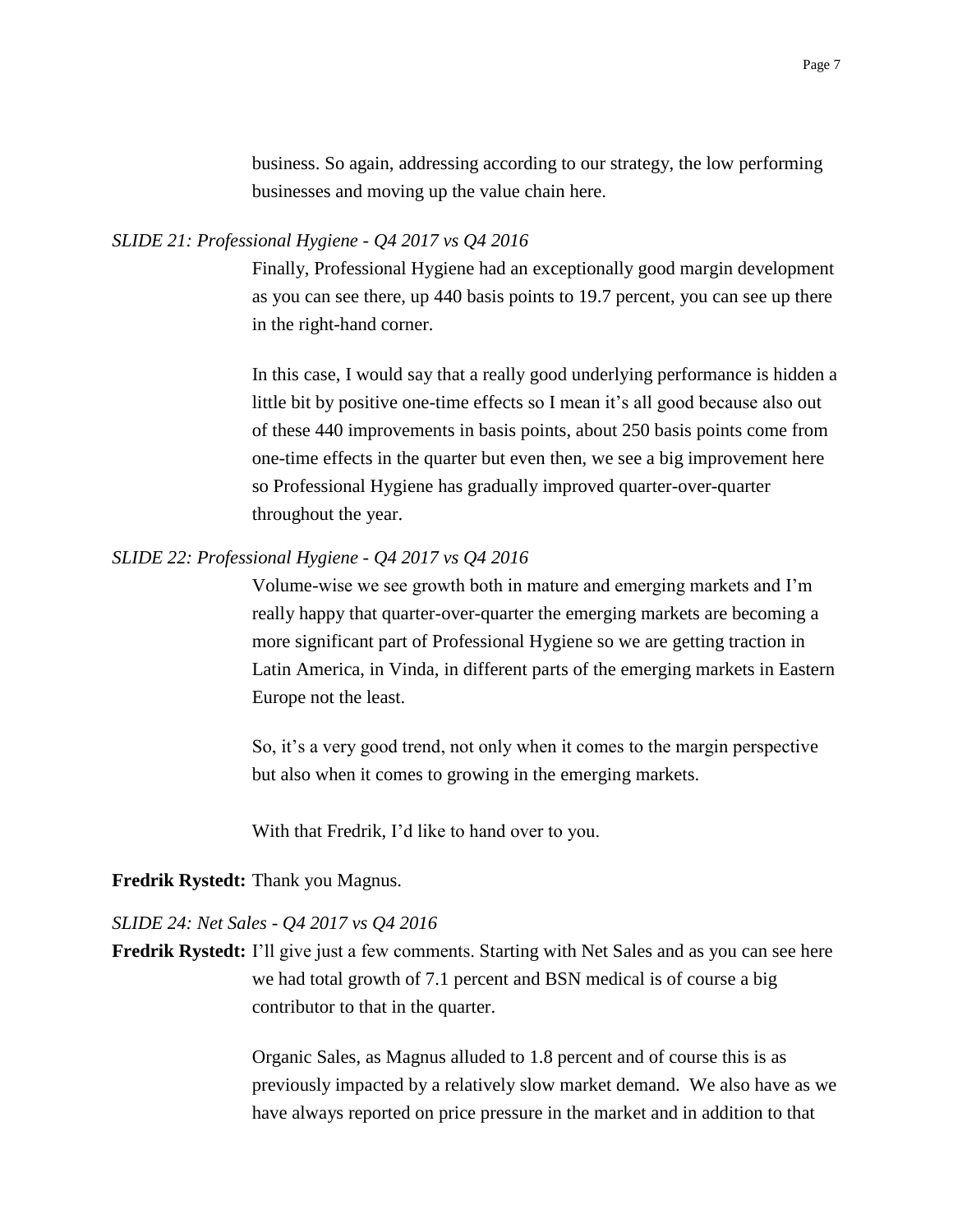we also have the exits and we have left unprofitable contracts, as we have reported.

Those exits and unprofitable contracts roughly contribute to about 1 percent of sales so if you were to adjust for that of course the underlying organic growth is higher than the 1.8 percent that we show here.

## *SLIDE 25: Adjusted EBITA - Q4 2017 vs Q4 2016*

This is the bridge that we have for EBITA and is very clear of this 3 percent organic growth there's one component that really sticks out, so these SEK 713 million in raw material impact is really significant, that equates to 2.5 percent or 250 basis points of margin but it's really very significant; it's actually the highest we've ever seen, looking back in a very long timeframe.

And this is actually a net number in the sense that in addition to that we have a positive currency. The dollar is weak so if you just look at the dollar increase, it's actually another SEK 300 million so this is the net number of SEK 713 million.

Now as we talked about, Magnus alluded to, the biggest impact by far is of course in Consumer Tissue, so roughly SEK 590 million, actually more than 5.3 percent of margin so it's very significant and not a small part.

As you will see on the next slide there has been a very big change in China as well, so actually bigger than we have seen in the rest of the world so Consumer Tissue very big both for hard and softwood.

It's much smaller in Professional Hygiene but still very sizable so there the impact is about a hundred million and from a margin perspective about 1.5 percent so we see fairly big impact also there.

This is not necessarily in the quarter recovered fiber, it's much more pulp that we also use within the Professional Hygiene side.

If we look at the last part, the Personal Care side, impact was much smaller. We had however partly on the back of higher oil prices, we've seen plastics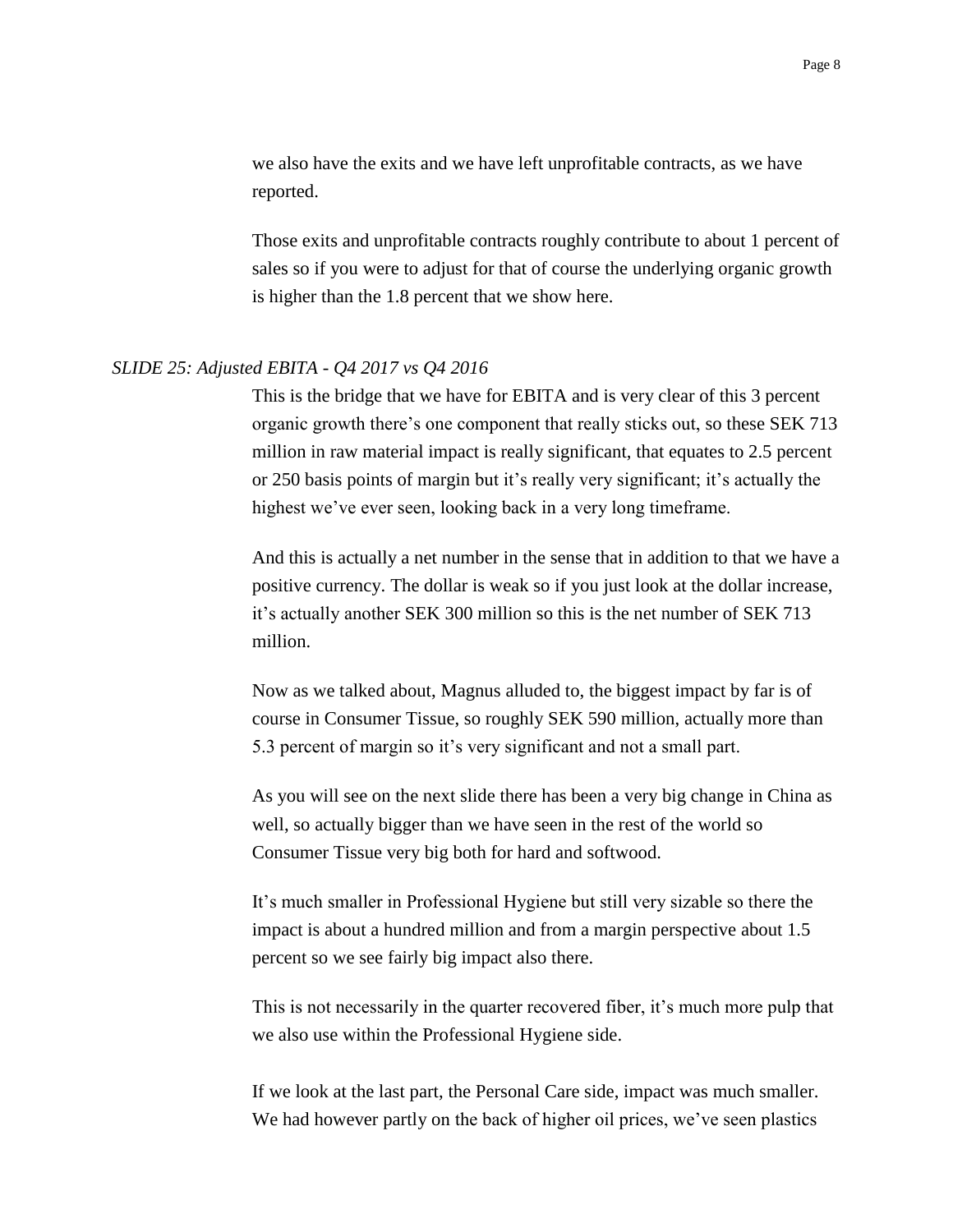go up, so back sheets and also of course super absorbents so the impact there was approximately 25 basis points on the margin. So very significant impact. I'll come back to that in the future a little bit, in just a second.

We are quite happy that we have been able to compensate so much of these and of course the first component there being price/mix.

The absolute biggest parts were over SEK 200 million is attributable to Professional Hygiene so very strong development. Price increases, we've had that in the United States or North America.

We've seen really good mix improvements both in North America and Europe and this is of course lots of innovation but it's also a relatively higher sale for high value-added products so this is also very strong.

We had a release of customer rebates and the way that works is that at the beginning of the year, we set a certain threshold with our customers and if you get to that threshold then of course we pay a bonus.

If they are lower in that threshold, nothing gets paid out and of course that also causes releases when volume development has been lower than those thresholds and that has also, as Magnus alluded to before, improved the margin and the price/mix here.

Little bit more about the future there, we have launched as we normally do at this time of the year, price increases both in North America and Europe and provided that we are successful, we'll see gradual implementation throughout the year. Of course, as always very small in the first quarter but gradually hopefully slightly more thereafter.

If we look at Consumer Tissue, we had a positive price/mix. This is coming from higher prices in China so good achievement there and much lower prices in Europe and I'll come back to that in a second.

And we have continued to have good mixed development both in Asia and of course also in Europe and in Europe as we have said before, this is largely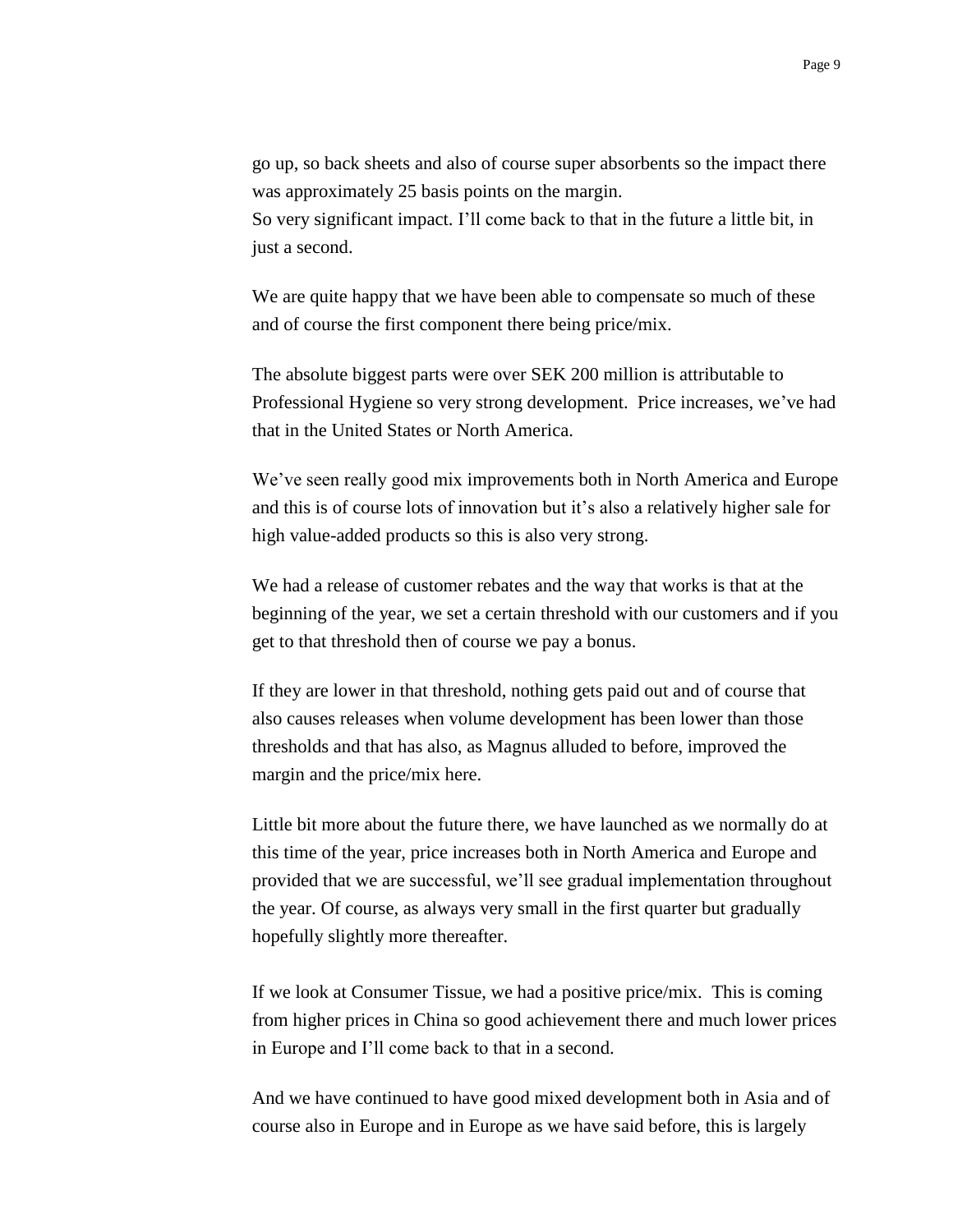coming from much more growth in the branded segment and of course much more than we have in the retail end.

We've talked about this many times before that it is obvious that price increases are necessary and Magnus talked about it and those negotiations of course are ongoing as we speak.

For Personal Care, the price/mix was negative, a positive mix but a negative price and as before this price pressure remains particularly within the Incontinence Products segment and we also have our own promotions on all the launches that we have done within the retail part of the business.

And we are also impacted here by our continued promotion in Russia and our continued promotion on the Baby Care part of France so that from a promotional aspect is also reducing price and mix.

Volume, we talked about that, this is largely coming from Personal Care so as we have talked about before we expected higher volumes for Incontinence Products and especially for the healthcare side and that's also been realized in this quarter so it's a good development there.

For Consumer Tissue, volumes are reasonably strong in Asia but we have a decline in the European market and of course our very strong focus on margin protection and of course ongoing also, the price negotiations is clearly impacting and that will continue also in quarter one. And then Personal Care as I mentioned before continues to do well.

And another part here, I said that last time, "Unusually high cost savings," I said that in Q3 and also Q2, and we're happy to say that we have another quarter of unusually high cost savings; you can always discuss when unusual becomes usual if it's three quarters in a row but we're very happy about this development.

We've been continuing to have a good performance in our factories, we've saved also money in negotiation savings relating to raw material and in many other areas so all in all as you can see we managed, despite those raw material impact to continue to increase our EBITA level.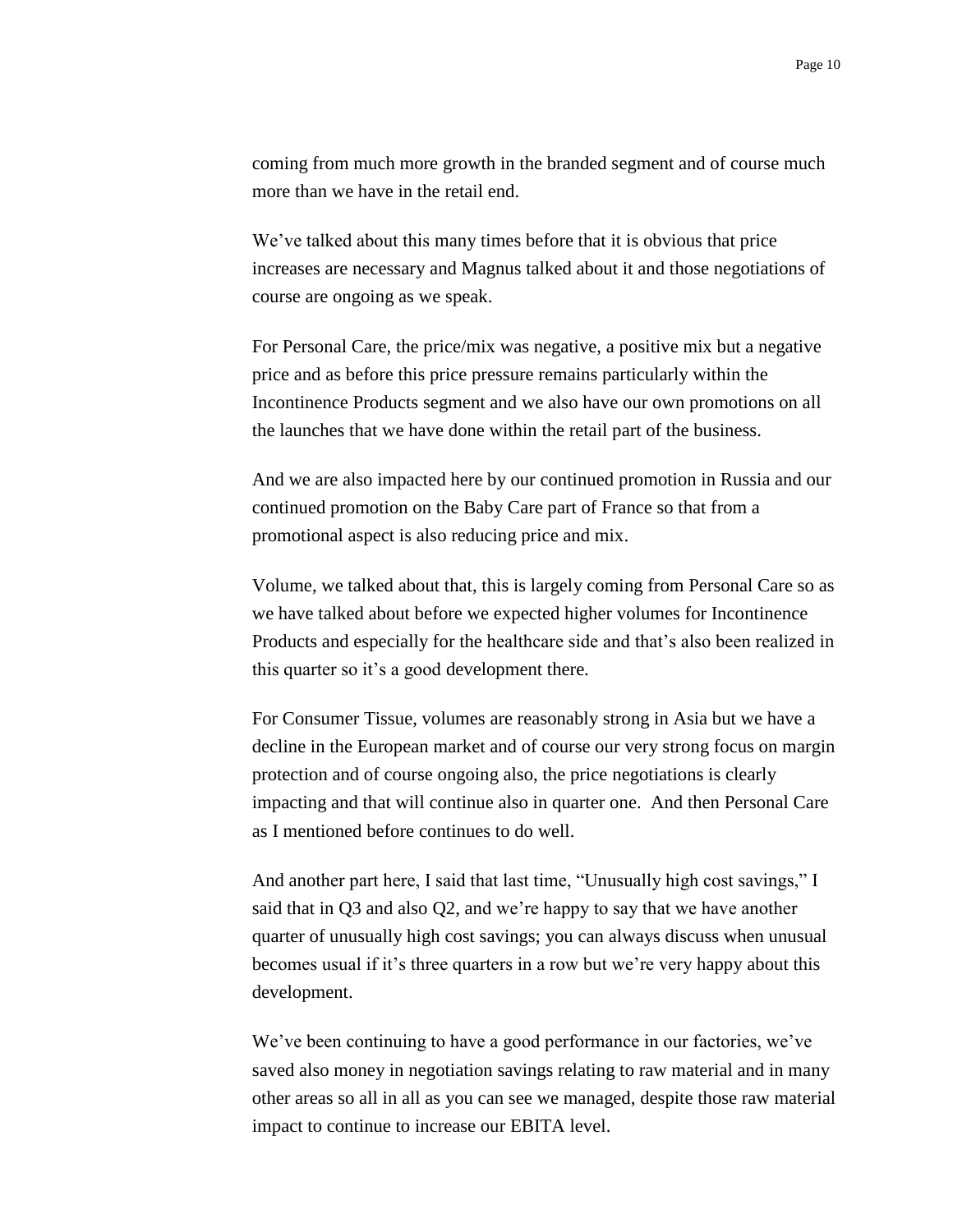#### *SLIDE 26: Raw Material Development*

I talked about raw material a lot and this is just showing the development as up until the end of 2017. As you can see recycling paper, we talked about that a lot so it's been relatively stable in Europe actually, improving slightly now in recent quarters in North America but still at high levels.

And of course, if you look at the pulp side, hardwood up by 40 percent, just on a quarter-on-quarter or close to, you see softwood about 20 percent and fluff pulp there about 15 to 20 percent so there's very significant increases.

And China to the very right, even bigger and this has to do with the import restriction for recovered fiber in China where waste and that causes producers that normally use recovered paper to instead use virgin fiber and that pushes the prices up.

So, this you can see very clearly from the ending side of these graphs that for the time being things are not getting better so from a quarter one perspective we expect significantly higher cost for raw material both for Professional Hygiene and of course even more so for Consumer Tissue.

What is not on this graph is the development for plastics, for oil-based material but also there we expect those costs to be significantly higher also for Personal Care so from a sequential basis and also year-on-year, significantly higher raw material costs as we go forward.

### *SLIDE 27: Cash Flow - Q4 2017 vs Q4 2016*

Just a few words on Cash Flow. We had another good quarter in terms of generating cash flow and it's very clear on this slide that operating cash surplus has continued to do really well, BSN medical being a very good contributor here.

Working Capital is positive, we have a net positive contribution of a bit over SEK 400 million from working capital, it's slightly less than you saw last year and if you look at the working capital ratio to sales at the ending point, we were at roughly 5.2 this year and about a percent lower last year.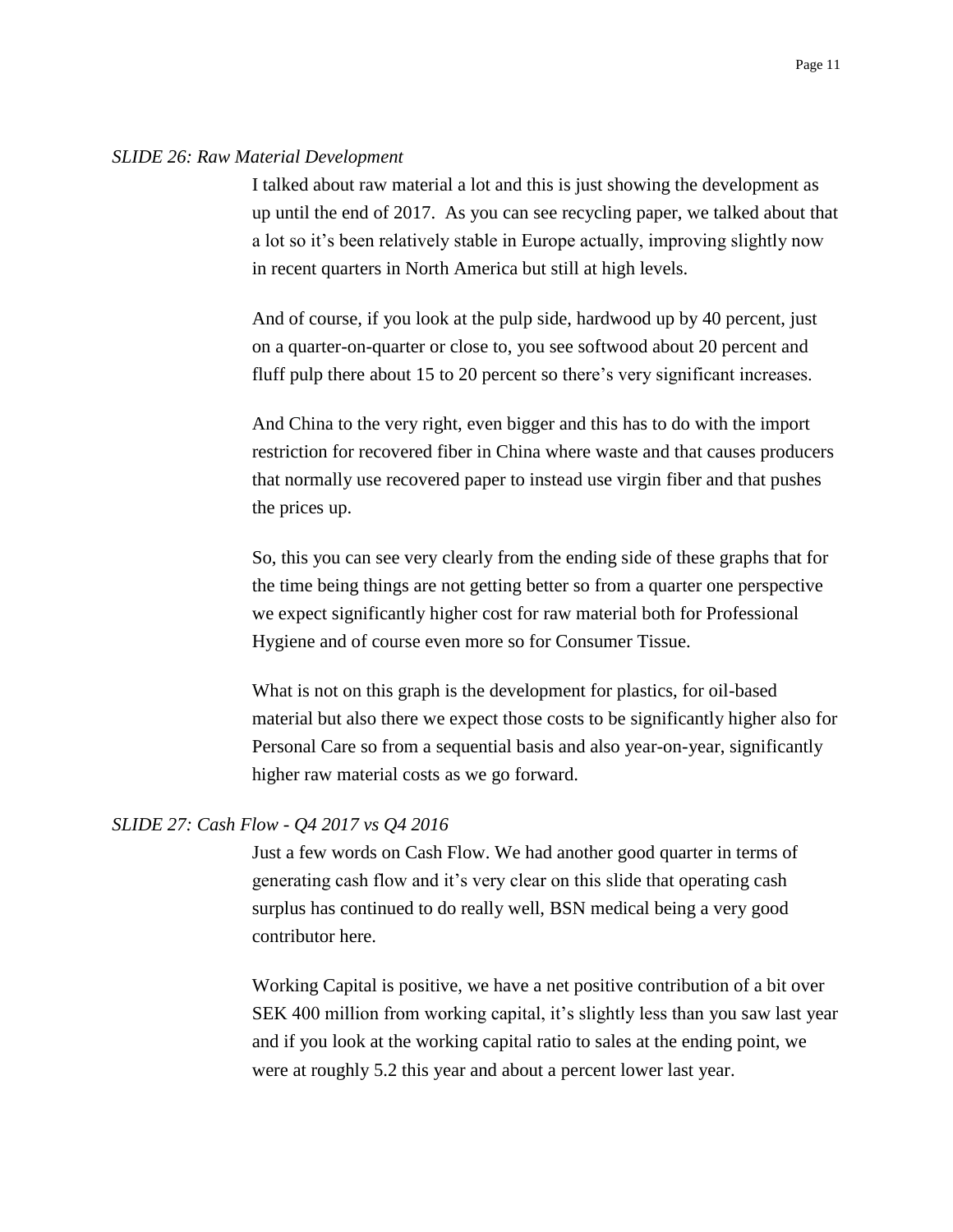This is in reality not a change or weakening of efficiency, this has to do with the fact that if you recall, we had a lot of Capex or investments in Q4 2016 that impacted working capital last year.

So, in reality if you look underneath in terms of inventory or accounts payable or receivables or other working capital items we are roughly on the same level in terms of efficiency.

Capital expenditure, SEK 2 billion in the quarter. If you look full-year just over SEK 6 billion; for next year 2018, full year we expect roughly SEK 7 billion for the full Group and that increase is more attributable to phasing so as some of you will remember that we had a higher expectation for 2017 and we have sort of push that over to 2018 so approximately SEK 7 billion.

### *SLIDE 28: Group – Mature and Emerging Markets*

So finally, if you look at this, this is the distribution of sales and profit in emerging and mature markets. Looking back in time, 2015, you can see that the distribution of sales is roughly the same so we were at 36 percent 2015, and today 35 percent in emerging markets so about the same.

But of course, we've also during that time acquired Wausau Paper Corp. and we've also acquired BSN medical with little bit less of emerging market content so underneath we've continued to grow our emerging market business as could be expected. And we have improved margins in both regions if I put it that way and for obvious reasons, innovation and efficiency gains and all the other things that we reported on that's the main reason for the mature market improvement.

If you look at the emerging markets a lot of this of course comes from all the Cure or Kill things that we have initiated and also completed during the period so a very significant improvement in emerging-market margins.

And needless to say, we will have to do much more here on the margin side but it's a good improvement over the last couple of years.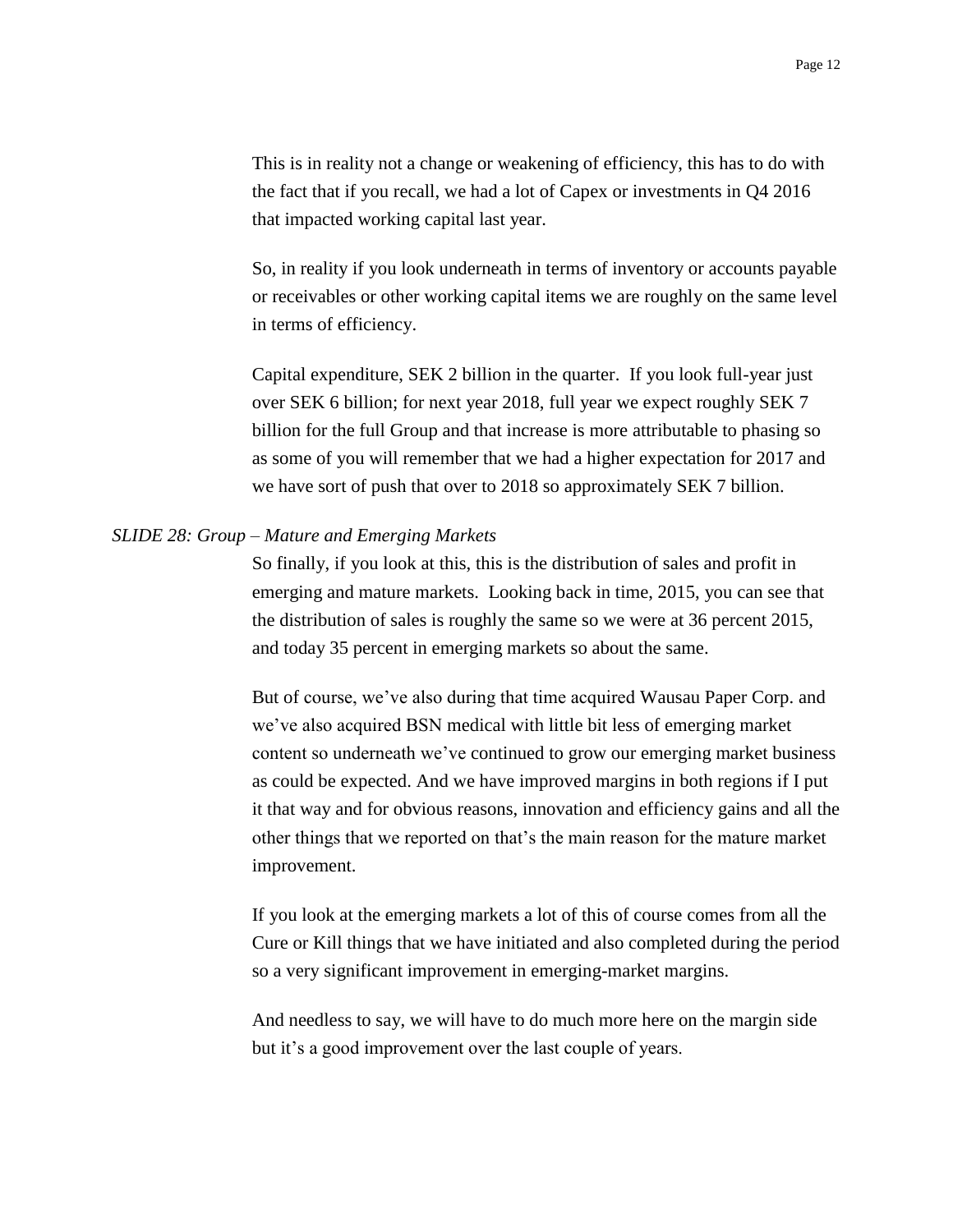#### *SLIDE 30: Summary 2017*

**Magnus Groth:** Summarizing. We are delivering on topline and on margin improvement, of course we always would like it to go faster and we like to do more but the initiatives that we are working with are really delivering so we'll continue and to the extent necessary also accelerate those initiatives.

> We are also continuing our transformation journey, of course last year with the split and BSN medical, this year with the integration of BSN medical, going forward of course we continue to see BSN medical as an important growth platform for further growth both organically and through acquisition.

So, that summarizes 2017 and the fourth quarter. And maybe we can open up for any questions.

# *SLIDE 31: Q&A*

- **Mikael Jåfs (Kepler Cheuvreux):** I have a couple of questions. The first one is around Professional Hygiene and you already mentioned that you have some perhaps not one-offs but something that are closer that, could you please sort of talk about those two and explain why they shouldn't belong items affecting comparability so that we understand that?
- **Fredrik Rystedt:** Yes. The first part the SEK 110 million is the renegotiation so it's an operational issue and that's why we highlight it because this is one-time, it will happen this time; hopefully we'll continue to do things like this but this is a specific event.

Now if you take the second part, which is mainly the release of customer rebates, we provide for customers anticipated customer rebates throughout the year and if we don't need all those provisions we release it at the end of the year.

Needless to say, we don't really want that to happen, we want instead stronger volumes but if we don't reach those stronger volumes then we release it at the end of the year as we have to do.

So, of course none of these are items affecting comparability. They are from a quarter standpoint but not from a yearly.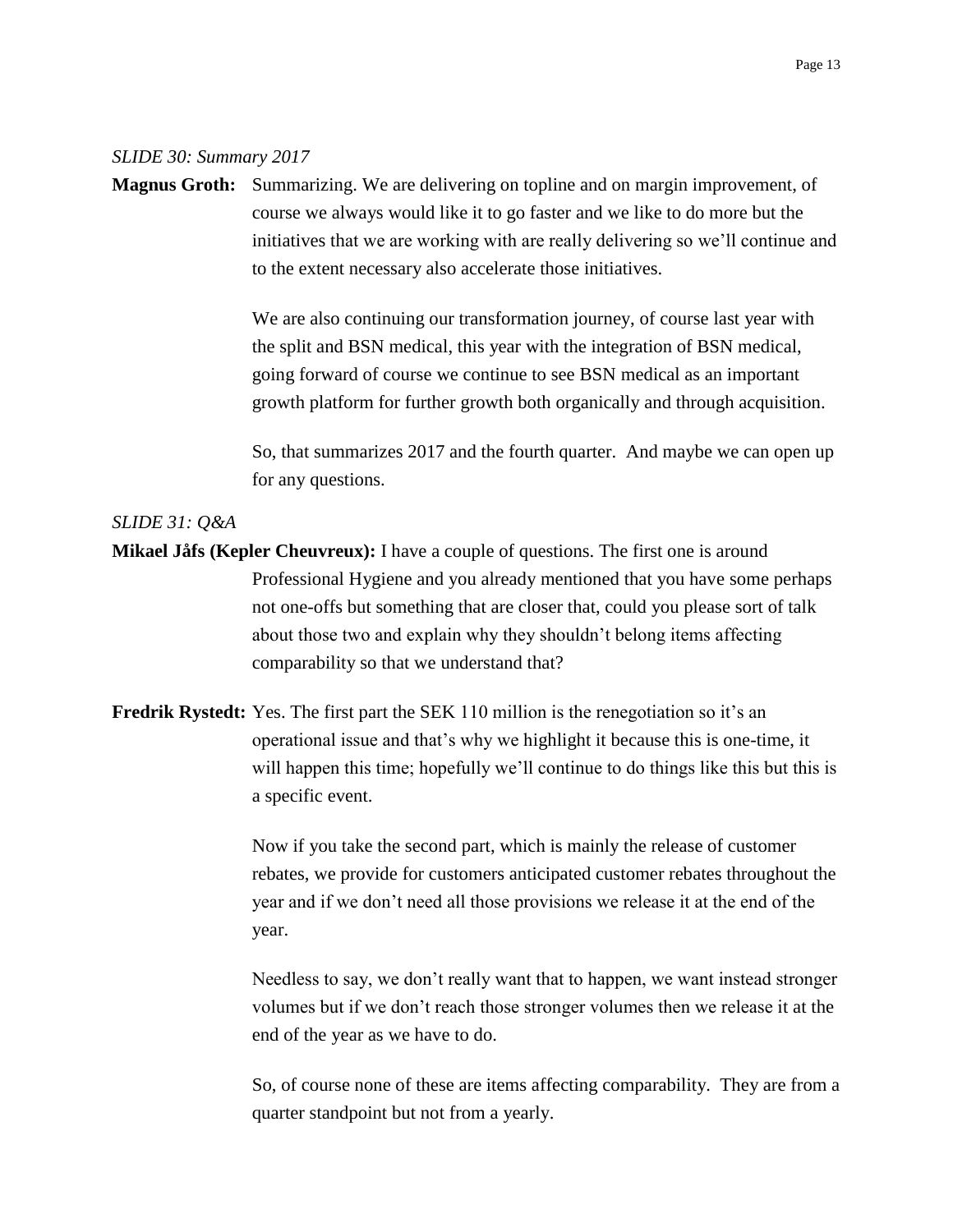- **Mikael Jåfs:** Fair enough. And then a second question. Cost inflation is something that you discussed quite extensively, some of your competitors released to the market how they view some of the most important costs items going forward. Are you in the position to do something similar to talk about it a little bit and sort of how do you see the year and the cost-inflation world?
- **Magnus Groth:** The cost-inflation world, we only provide of course some kind of indication about the coming quarter when we expect as Fredrik mentioned significantly higher raw material prices so quarter one that we're in the middle of now will be very tough from that perspective.

Then you have to look at market expectations in general and I guess market expectations have been wrong now for so long so who knows what they're worth.

But I guess there is more of a common view now that this might be that prices are peaking now and then if they will go down or if they will stay at this level, I'm talking now primarily about pulp prices, who knows, we'll see.

We need to do what we can do which is then, increase prices everywhere as much as we can and of course if the price increases we're performing now are not sufficient then we need to do more price increases and continue with our efficiency programs; that's the only thing we can do and so far, I think we're really delivering on that.

**Mikael Jåfs:** Thanks

**Sanath Sudarsan (Morgan Stanley):** Two questions from my side. First, how do you see your progression towards your medium-term topline ambition of 3 percent in 2018?

> And secondly can you please give us an update on at what stage or what levels your cost saving initiatives are running at this point of time?

**Magnus Groth:** When it comes to 3 percent growth what we need are two things, maybe one is less discontinuation of businesses.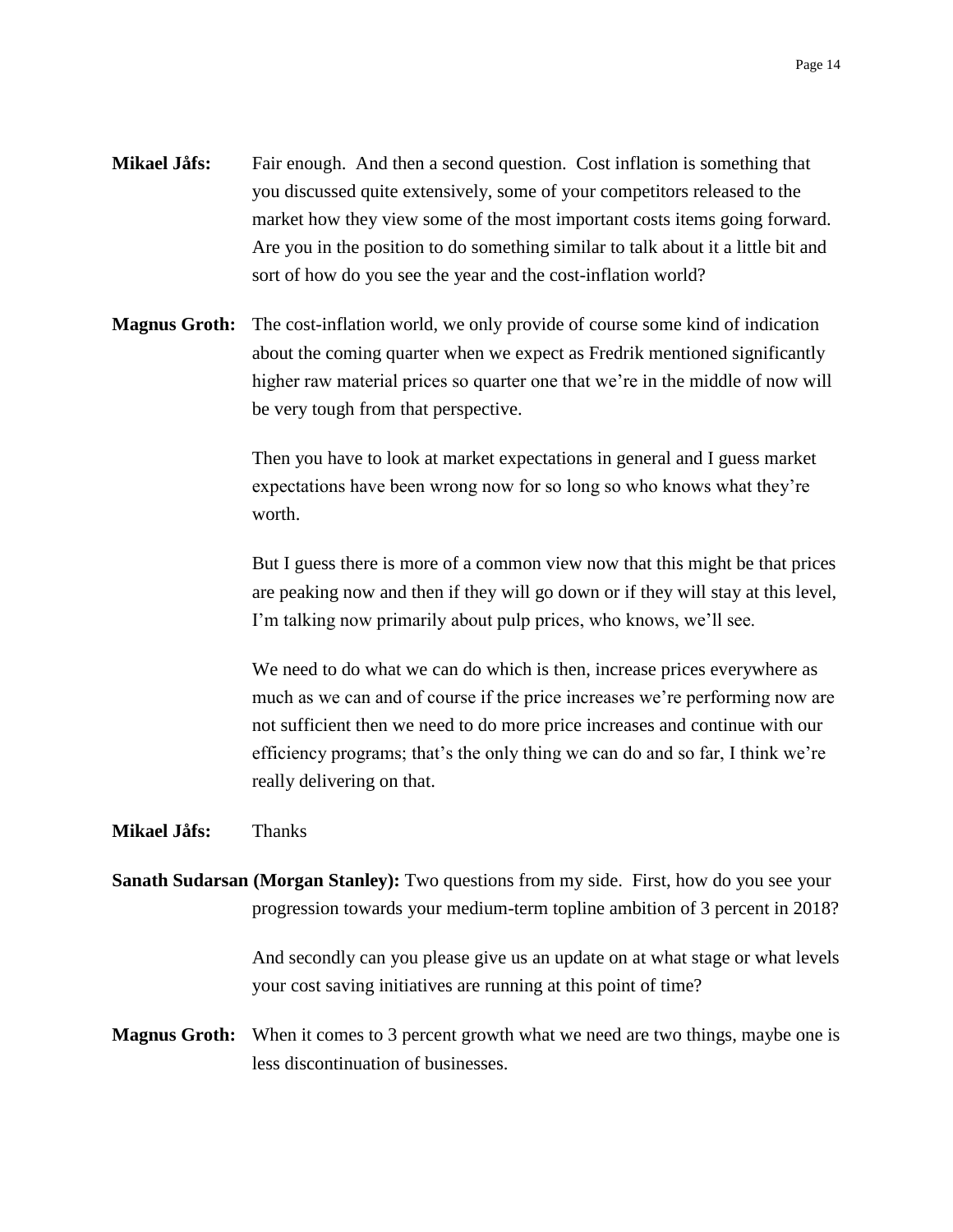We are actually close to three percent already if you put back the businesses that we decided to step out of Mexico, India, some Professional Hygiene contracts and so on, so of course that's an important part of it.

Another part is that we need to get pricing. Typically, when we have high growth, a bigger portion of that is pricing than volume; the underlying volumes don't change that much, so pricing will really help us.

And of course, this is a target, we haven't set a specific time when we are planning to achieve the target of 3 percent or our ambition above 3 percent actually but what we need is pricing and fewer discontinuation of businesses.

And then when it comes to our cost programs which is the Cure or Kill, the Tissue Roadmap, and then all the other efforts on going, we have a good momentum as we've seen now so the unusual savings show that the whole organization is really as they go along seeing more opportunities even though as always, the low hanging fruits are gone and it gets more and more difficult going forward of course when it comes to material rationalization and some other areas.

So, on the other hand when we see the headwinds from raw materials that we do today we just need to accelerate that and everybody is very much aware of that in the organization so the plans we already have, we are accelerating. One of the reasons why we are seeing higher savings maybe earlier than we had anticipated.

- **Sanath Sudarsan:** Just to continue, is it fair to say that your cost saving target now has exceeded what you initially thought about in terms of your vision? And secondly, can you also give us some breakup of the raw material discount, how much of that is you know, basically part of your whole cost savings?
- **Magnus Groth:** Well the first one, since we've claimed now for three quarters that we had unusually high savings, of course that means that we were expecting to do less in those quarters but have found more and we are happy about that and that's you know, we don't give any forecast on our cost savings going forward.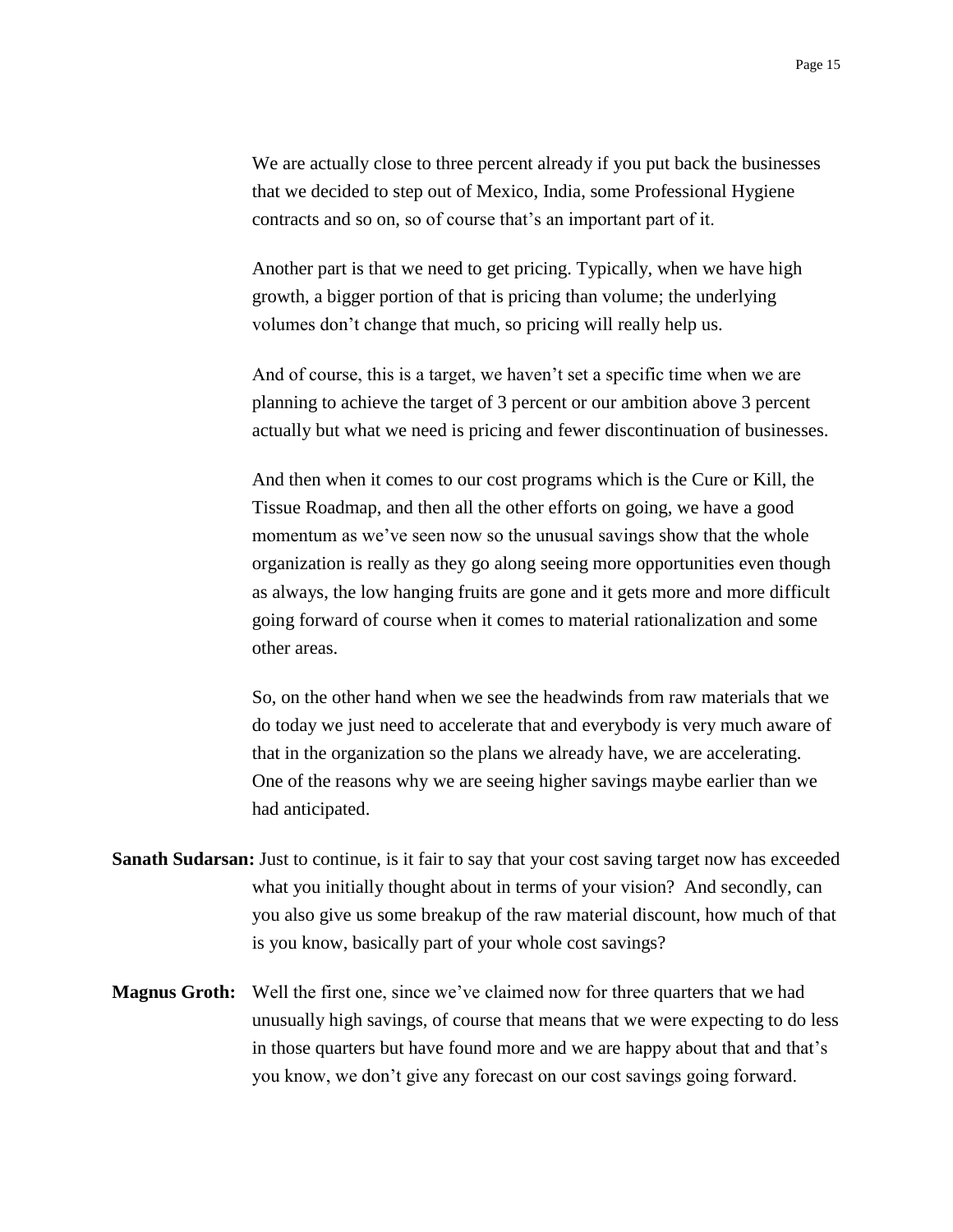We don't have a program that we follow-up because we believe that's detrimental then to how we account for various initiatives in the Company and so on but of course we need to continue to keep a high pace of savings.

Raw material discount, they are typically higher at times when, the underlying prices are high especially I think for us being one of the biggest buyers in the world of some of these commodities. We believe that this helps us comparatively to some competitors, that we are able to get better discount in periods like this.

And that when/if pulp price or other prices come back down again, discount levels could also be lower so there is some correlation there and that's part of explanations why the savings are also so high now.

- **Oskar Lindström (Danske Bank):** I have three questions. First one just a clarification on the one-offs, the SEK 90 million relating to rebates, were those rebates that you got from your suppliers because you had bought more than expected or were they rebates which you didn't have to give to your clients because they had bought less than you had anticipated?
- **Fredrik Rystedt:** We can start with a latter question. It's the rebates that we give so let me take a very simplistic example, if we agree with the customer that the customer will get a bonus or a rebate if that customer sells more than a thousand as an example for the full year, then of course if the customer then sells 999 there will be no rebates and if the customer sells 1010, the customer would get a rebate for the full 1010.

So of course, we may calculation on the assumed volumes by customer, starting on 1st of January so we always provide for these otherwise it would be a very strange fourth quarter so to speak.

But if we don't reach that threshold then we release provisions and we do this every year, it depends very much on the volume development. This year as you've heard, we had a relatively low volume development and also therefore low discounts and we released therefore provisions for our rebates so to speak.

**Oskar Lindström:** So, you did have some similar type of impact in Q4 last year?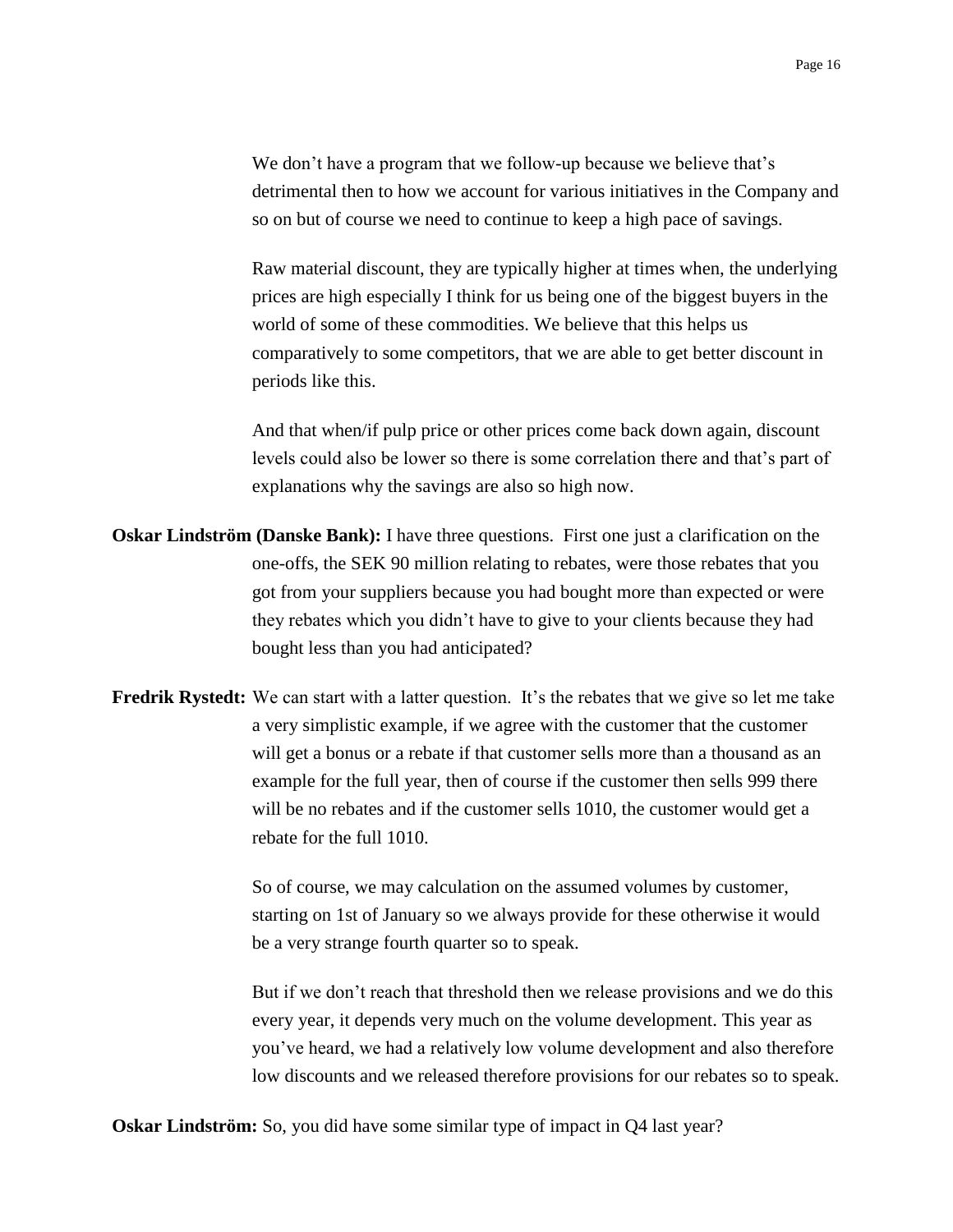**Fredrik Rystedt:** Yes. Very small, much smaller.

- **Oskar Lindström:** My second question is a little bit related to the volumes you mentioned. You talk about very tough market conditions in Europe in particular in Consumer Tissue but I suppose it also reflects on the other business areas, could you explain a little bit what you believe is behind these tough market conditions in Europe in particular?
- **Magnus Groth:** We have completely different competitors in Personal Care and Consumer Tissue so starting with Personal Care our volumes are actually quite good in Baby Care and the Incontinence Products in Europe in the quarter, slightly negative which is more of a kind of just quarterly promotional impact in Feminine Care so volume development is not bad in Personal Care even though price pressure has a negative impact specifically in the Incontinence Products part of the business.

We are partly contributing to that because we are launching a lot of new products and promoting those.

But there's also intense kind of promotional actions from all players in all categories and this is also partly related to the fact that retailers are struggling so they are increasing pressure on us; growth is a little bit slower and that all together increases the competitive pressure.

In Consumer Tissue, similar overall market dynamics, somewhat slower growth, there's actually been some capacity additions over the last couple of years when interest rates have been low and margins have been high so a slight unbalance there even though I wouldn't over exaggerate the impact of that.

But then the same pressure from retailers, they did not want to increase their shelf prices and if they need to take significant price increases from their suppliers, of course that puts additional pressure on their margins.

So, that's the fact. And that's made it very difficult to then compensate for the higher raw materials. However, there's always a cyclical element to this both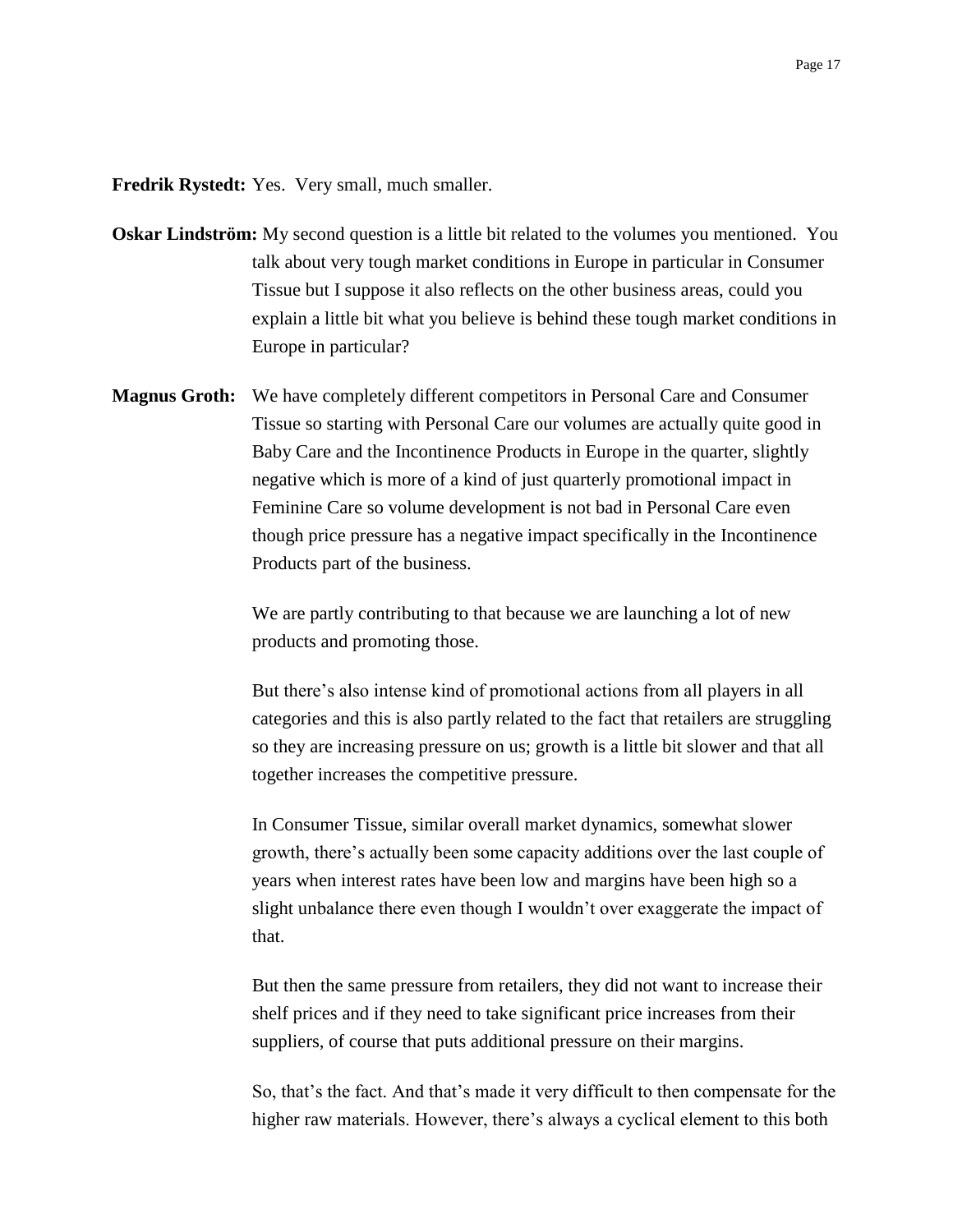in Consumer Tissue, to some extent in Personal Care, it takes us a number of quarters after we see continuingly increasing pulp prices, to recover that in the market.

We will do that but there is a lag of, at it seems this time, four or five quarters, reason for this was that we didn't see these raw material price increases beginning of last year.

We expected raw materials to be quite stable during the year or even decreasing and that's the reason why it takes so long now to push through these price increases but we will be successful in doing that.

**Oskar Lindström:** And that brings me to my last question which is, you talked at the beginning of the presentation about price increases in the Consumer Tissue segment.

> Could you say a little bit about the magnitude or size of those, will you be able to sort of compensate for the raw material increases, that business area has seen during 2017, the price increases that we will get during the course of the first half of 2018, is that it or are those sort of annual price increases?

**Magnus Groth:** I can't really give you any more detail.

We believe we'll see positive impact from pricing starting with some in the second quarter and then more in the second half of the year. If this is sufficient or not will depend on the development of the pulp prices and we will do what's necessary to compensate over time.

And of course, also, on average and over time, improving our overall margin so even if Consumer Tissue margins are currently at the low at around 8.2 percent, partly also driven by Vinda we believe that our starting point when it comes to margins are much higher than they were five or six years ago due to all the efficiency improvements, the Tissue Roadmap activities that we've undertaken.

So, our starting point for actually moving up through the cycle is much higher than it was a few years ago.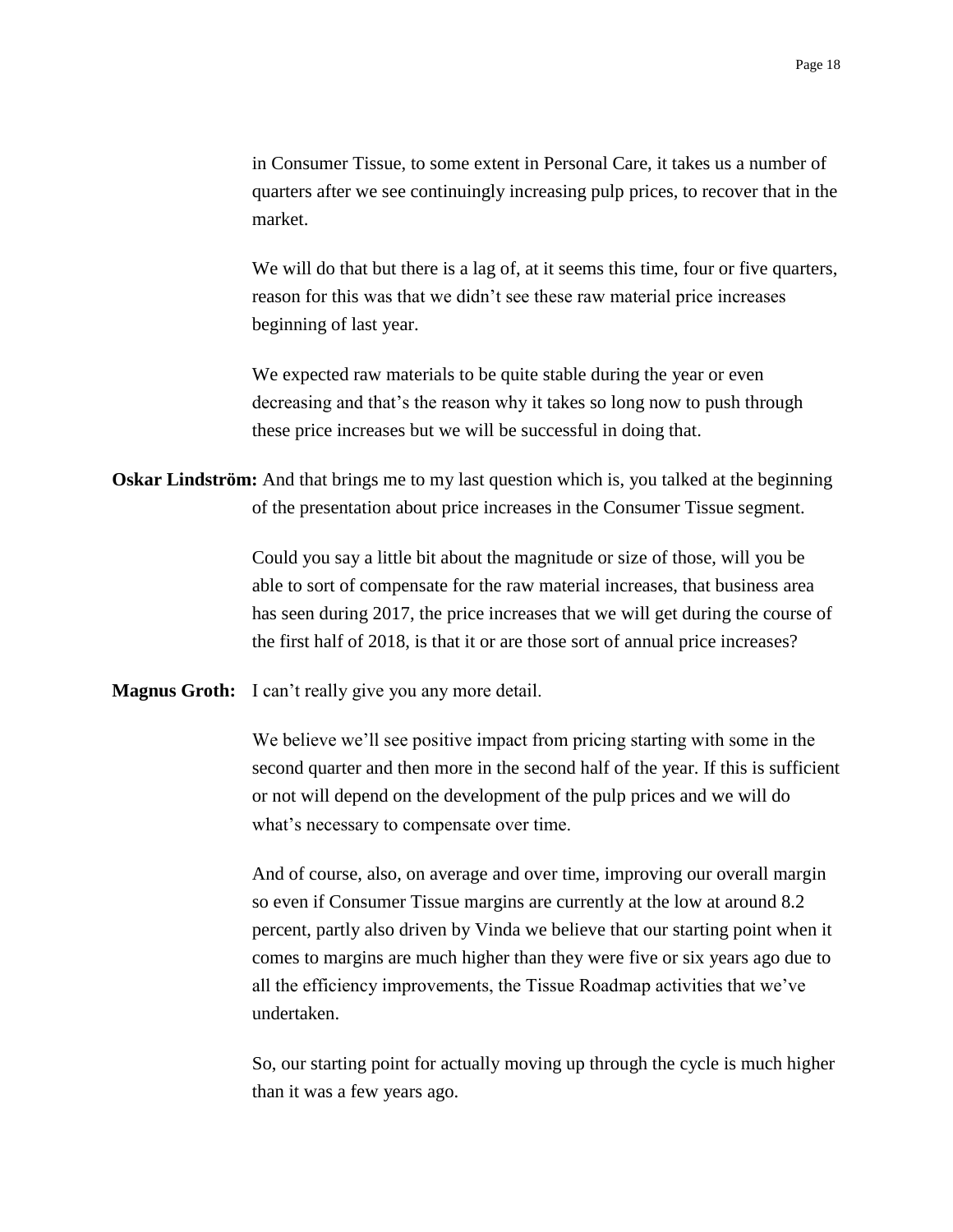- **Oskar Lindström:** All right but you believe you're at the trough of the cycle now in terms of Tissue margins?
- **Magnus Groth:** I would include the first quarter in that.
- **Oskar Lindström:** Thank you.
- **Iain Simpson (Société Générale):** A couple of questions from me. So firstly, I know things may change but at current spot levels, what sort of raw material inflation should we expect for 2018? It sounds like it's broadly similar to 2017 but I just wondered if I heard that correctly.

And secondly, how should we think about finance and tax for 2018, given the recent changes to your balance sheet but also that the U.S. tax impacted in the fourth quarter? Thank you.

**Fredrik Rystedt:** The first question, we cannot answer we don't have the possibility to answer that Iain but of course I just want to reiterate what I mentioned earlier that we expect Significantly Higher raw material cost in all business areas both sequentially and year-on-year basis.

> So of course, as we've seen in Q4, perhaps the maximum of the impact of the negative price decreases that we have seen on our finished products, we still have some way to go in terms of raw material impact, that's obvious from the slides of the development of raw materials.

> So, we cannot quantify that more but you can see from the graph that there is going to be additional impact in all areas.

- **Iain Simpson:** Could give us some help on the likely finance costs and the tax rate that you expect for 2018, please?
- **Fredrik Rystedt:** The finance cost, there is nothing in particular happening. You saw that during this quarter, we continue to amortize so we have a good cash flow generation so nothing in particular relating to the finance cost.

When it comes to the U.S. tax reform, I guess that's part of your question, it's really difficult to see the full impact of that already at this time.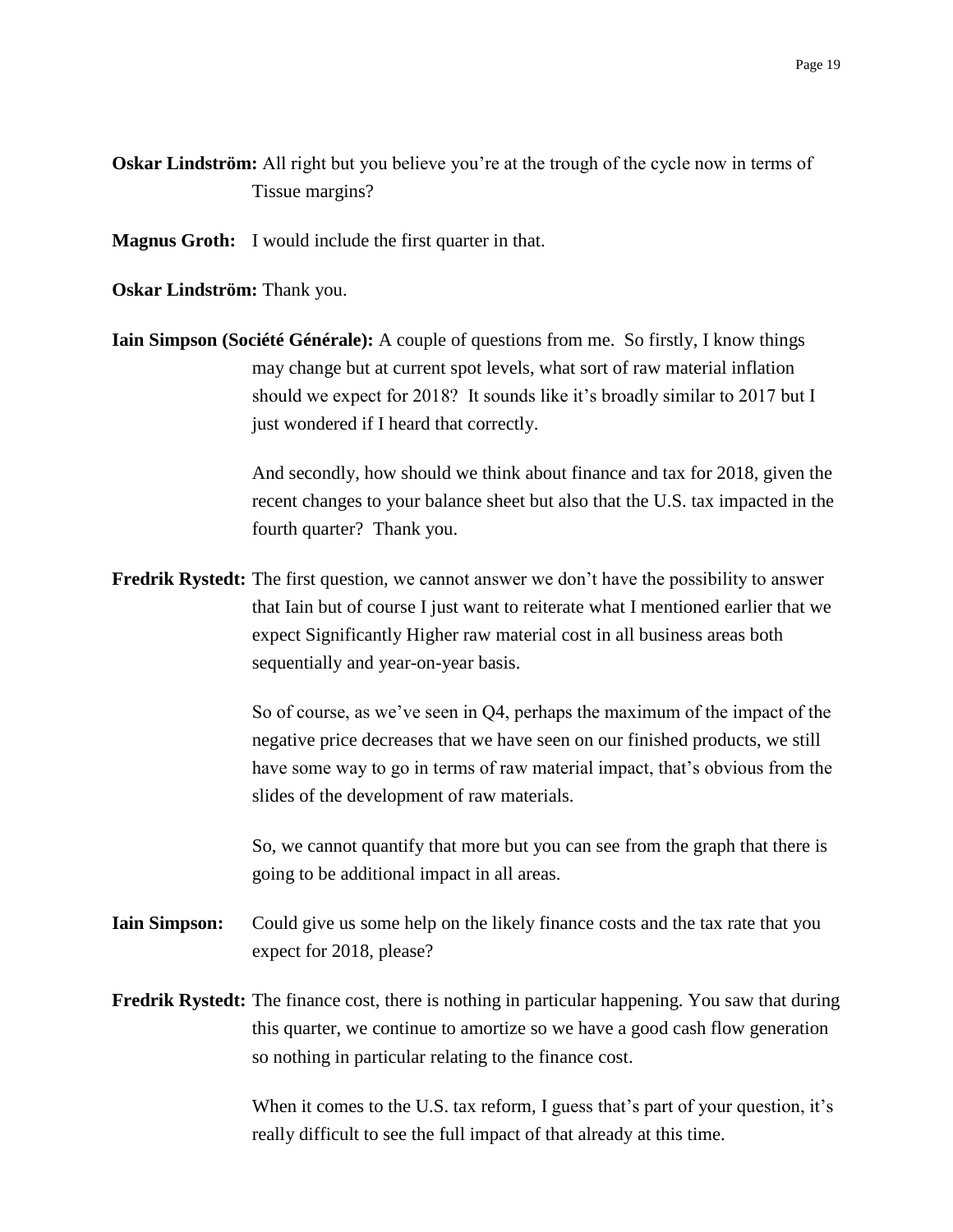Perhaps as a more general statement we don't expect any sort of significant movement on the tax rate in either direction so to speak.

That may sound counterintuitive given the fact that the tax rate has come down from 35 to 22 percent but there are largely three components within that tax reform, one is very positive, and the two others are not so if you look at our annual report from last year, you will see that we already pay a relatively reasonable tax rate in the U.S. We don't expect a big change. It is going to be roughly the same.

- **Iain Simpson:** Thanks very much and if I could ask a very brief follow-up, it seems to be taking you longer to take pricing in Consumer Tissue to pass through pulp increases than in previous cycles. Why do you think it is taking a little bit longer to get that pricing through?
- **Magnus Groth:** I need to check if that statement is actually correct. The difference here is that, this time we were actually negotiating price decreases at the beginning of last year, 12 months ago, so the switch from what was perceived as a fairly stable raw material environment to one all-time high raw materials happen very quickly and unexpectedly and that's the difference.

So, we need to move from a situation where we quite recently were in negotiations to decrease prices, to significantly increase prices. It's a much steeper curve this time.

- **Fredrik Rystedt:** And in addition, the anticipation was there in the market that pulp prices were going to go down during last year.
- **Magnus Groth:** And this had I think a negative impact on the overall industry, how the industry reacted because there was always this anticipation of pulp prices coming down and that may be delayed the possibility to push through price increases.

**Iain Simpson:** Thank you.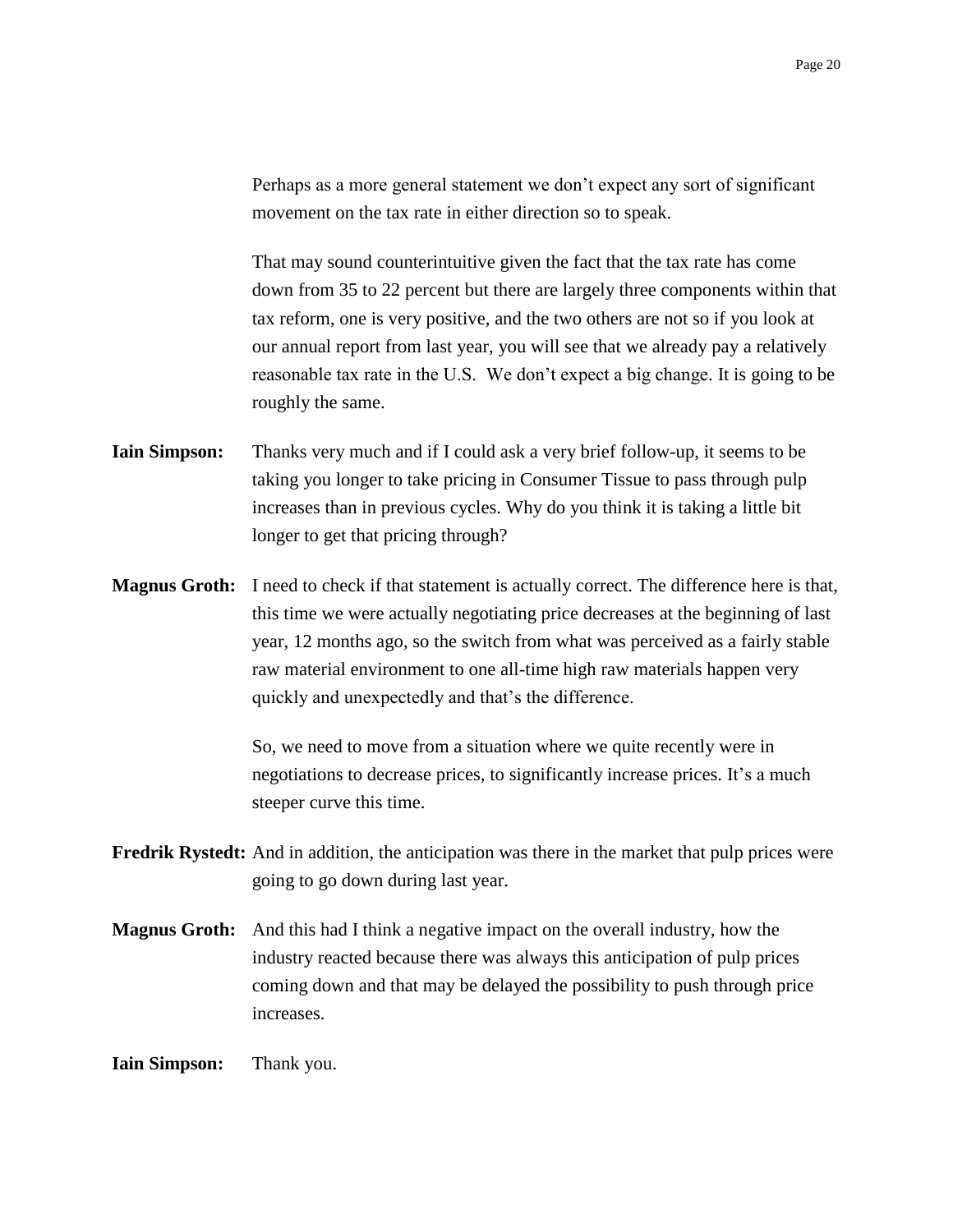**Linus Larsson (SEB):** First question relating to your statement about not only a very challenging raw material situation but you also said that the competitive situation has been tougher than you expected and I just wonder, looking at your restructuring initiatives ongoing, do you find that those are enough or do you need to do something more radical and initiate further initiatives?

> And as part of that question, maybe if you could update us on your Tissue Roadmap and what to expect in the next 12 months and whether you will continue to address geographies like you have until now?

**Magnus Groth:** I think that our financial performance shows that we are winning so we are doing a lot and our programs are up and running and we have very tangible, results to show.

> Since we announced the Tissue Roadmap we have actually closed four production sites, numerous paper machines and other equipment because of efficiency improvements in our remaining plants, so really a strong improvement.

> And looking forward, of course depending on the price situation and competitive situation we will need to do more and we're in the middle of Tissue Roadmap and we will continue to improve our cost position and also our quality offering so to move to a more premium position.

To take in another perspective, we have taken out approximately net 150,000 tons during this 1.5 years from our own production, however that includes then putting back the new machine that we are planning to install in Mexico, which is growing, a very quickly growing market and then taking into operation again one TAD machine in the U.K. that actually started up now producing very high-quality tissue.

But you know, in spite of that we are really taking action to adjust to market conditions and we will continue to work along these types of measures and initiatives.

**Linus Larsson:** Great. That sounds good and then just so the question on pricing I think we've spoken mainly about the Consumer Tissue pricing, if you look at the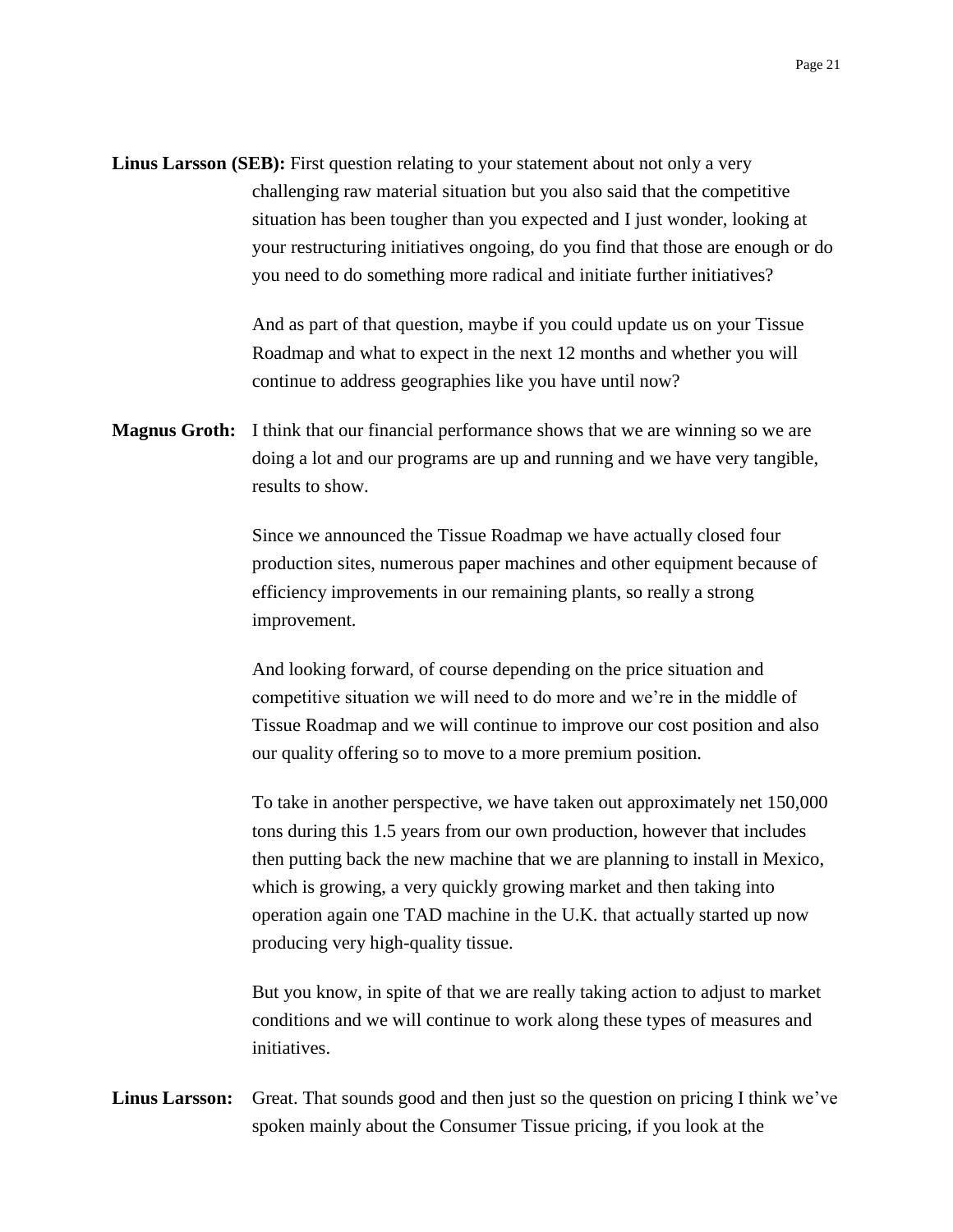Professional Hygiene business, could you just talk a bit about what to expect in the first quarter of 2018, please?

**Magnus Groth:** We believe that we will get more pricing in Professional Hygiene starting in first quarter so to some extent less competitive even though it's also always a challenging market.

> And this we base on our increasing pace of innovation, a higher portion of premium product sales and you know, the fact that we have very strong relations with our customers and consumers so we expect to get some pricing here starting in the first quarter and then improving as we move forward through the quarters.

- **Linus Larsson:** Yes, and just to clarify, is it both in the U.S. and in Europe?
- **Fredrik Rystedt:** We have launched in both and there is as always with contracts, a gradual implementation throughout the year.
- **Linus Larsson:** OK, great. Thank you very much.
- **Celine Pannuti (JP Morgan):** My first question coming back on pricing, you'd mentioned the competitive environment including yours in Personal Care, how do you see the overall given that the raw material has substantial risen as well in that part of the business how do you see that unfolding?

I think there was, you mentioned retail being difficult but if I remember well as well institutional was difficult so how should we look at pricing on that front?

**Magnus Groth:** There is some cyclicality also in Incontinence healthcare because there's typically quite a lag between the time that you submit an offer, a binding bid until the bid is awarded to any player and of course in times of quickly changing raw material prices that leads to a cyclicality and the situation we're in now is that many of the contracts that we are in the middle of now were signed at the time when raw material prices were lower so at lower prices.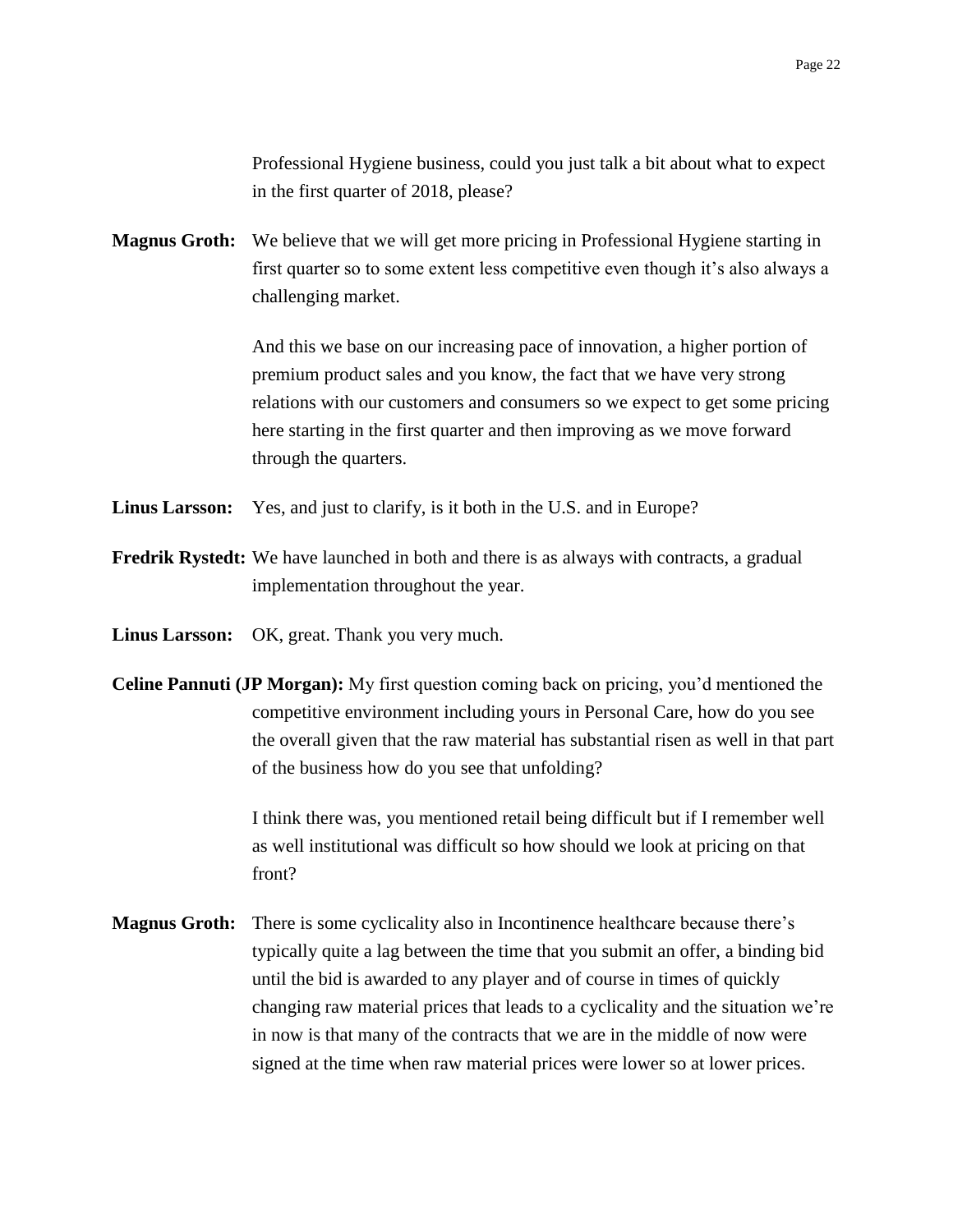What's happening with the contracts be negotiated now, for future signing and delivering, are of course based on the higher on material prices so it's in a similar cycle to tissue, that's tough in the first quarter but then gradually we should see an improvement in price pressure in Personal Care Incontinence healthcare.

- Celine Pannuti: OK, and in retail?
- **Magnus Groth:** In retail, it's been very fierce the last couple of quarters and very difficult to see how that will progress.

We are very happy with the traction of the launches that we did in the third and fourth quarter so we feel that we are in a strong position going into next year about but competitive pressure is intense.

**Celine Pannuti:** OK, my second question is on emerging markets, you mentioned how the margin has risen in emerging markets, I think you know, the benefits from existing some unprofitable countries in the bag.

> Having said that if I look into 2018, where could there be further pockets of expansion, I'm thinking maybe Brazil, you will have the plant fully in-stream now and so that should help and how should we look at the Asia, profitability, has there been a hit because of higher raw materials?

**Magnus Groth**: Absolutely right. We expect to see improvements in Brazil also from a macro perspective that the market has been very subdued while we are ramping up our plant.

> The plant it's beautiful, it's in great shape, very efficient. We are gaining market share on the high-value pants part of the market is quite small. We have been more restricting ourselves when it comes to briefs or the open products in Brazil but overall, really good performance and that should continue so that's a good area.

In general, we have an expectation that emerging markets like Latin America should see somewhat better growth this year due to just improved the macroeconomic conditions, let's see if that happens.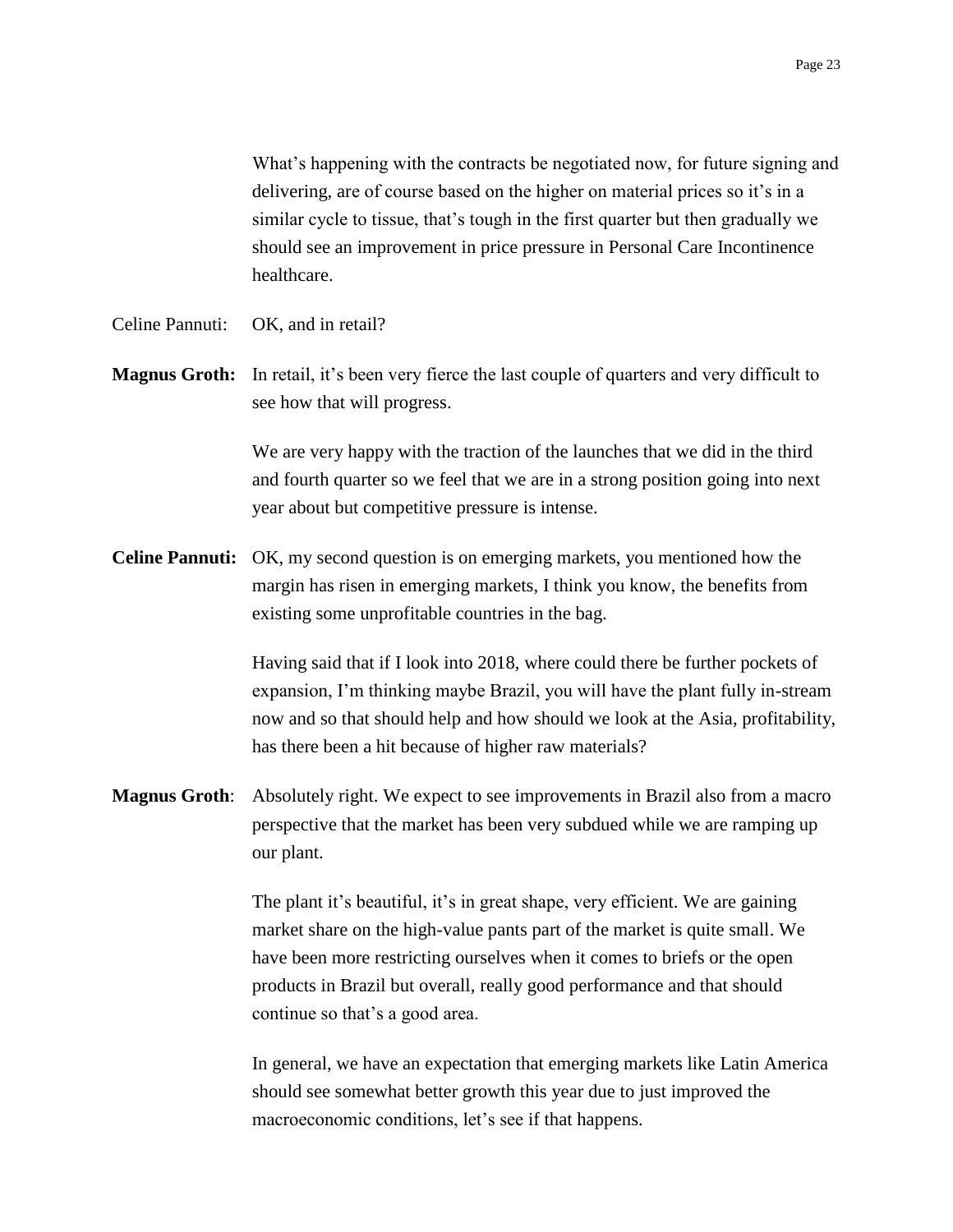Vinda, they have a very ambitious plan for this year, to continue to grow volumes but also to take price increases as they have successfully done for the first time ever actually, here in the third and fourth quarter if necessary.

- **Celine Pannuti:** So, if I look on a midterm perspective, what kind of margin do you think is achievable in emerging markets?
- **Magnus Groth:** It's very difficult to say but I can only give the same general statement that it needs to be of course value-creating profitable growth over time.

We can't just grow to add to the topline, we can't dilute the overall group margins anywhere, all parts of the business need to contribute and that's one of the strong signals internally from the Cure or Kill program.

We can't let something go on forever just because it's growing, it needs to generate value as well and this goes for all parts of our business.

- **Celine Pannuti:** OK, and then my last question is on the tax rate, 2017 saw quite a lower tax rate, is that sustainable?
- **Fredrik Rystedt:** This was a result of the U.S. tax reform, so if you look at the tax rate underneath it's approximately 25 percent or a little lower than that. We expect going forward, roughly in that order of magnitude so approximately 25 or slightly above that perhaps but in that order of magnitude.

**Celine Pannuti:** Thank you so much.

- **Karri Rinta (Handelsbanken):** Yes, thank you for your follow-ups. Firstly, on this volume rebate or incentive rebates in Professional Hygiene, just so that I understand the dynamics, is it so that you're always in the Q1 you make the provision and then if necessary then you release provision in Q4 or is it you take this provision throughout the year and then only release it in Q4?
- **Fredrik Rystedt:** We provide throughout based on the expected sales of the full year and if the provisions are not necessary because we don't reach thresholds as defined by us and the customer then we release it.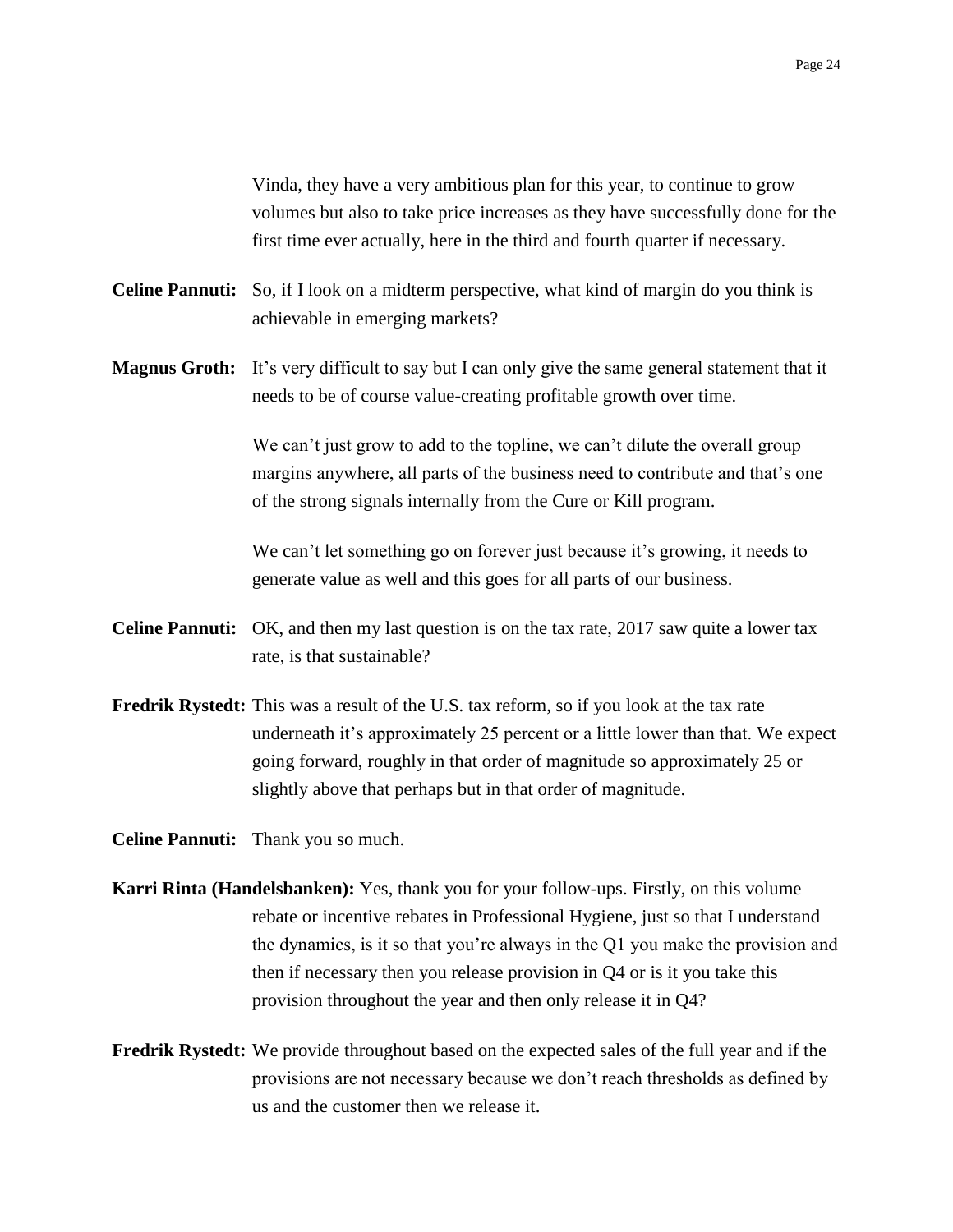So, there are never any releases in Q1 or Q2, you can say and sometimes there may be a smaller impact in Q3 but normally it's a Q4 issue and yes, so as this year.

**Magnus Groth:** But to be fair, typical is lower than this year and this depends on us having a better understanding of how the volumes are going to develop together with our customers so this year there's a little bit of a mismatch so don't expect releases like this every year in the fourth quarter.

> Ideally of course the releases we should have accrued perfectly in line with the outcomes but sometimes it doesn't match completely.

**Karri Rinta:** Sure, then secondly these pulp price discounts that you mentioned, that they are positively correlated or if I guess, inversely correlated with bulk prices.

> Is there any sort of quarterly seasonality in the discounts, are there some quarters like Q3 when maybe there is a lower level of overall activity that you can get higher discounts and then in the fourth quarter it's may be more difficult to get this same discount, so is there any of that and is there any of that, that we should take into account in the first quarter?

- **Magnus Groth:** Nothing that I'm aware of.
- **Fredrik Rystedt:** Within the savings line that you see here, there is not the absolute discount, it's only the change for the discount that gets in there.

It's very important so let's just assume that, we were to get lower discounts, of course we don't hope that to happen but if that should happen, then of course you will see a negative on this bar so the only thing you see here is increased discount, not the absolute discount because of course they are much bigger, if you understand.

**Karri Rinta:** Sure, OK. Then finally the price hikes that you now, hopefully get in through in the first half, do you expect any negative impact on your volumes or market share in any segment, maybe specifically in private label, would you be willing to sort of lose some private label volume in order to get through higher prices?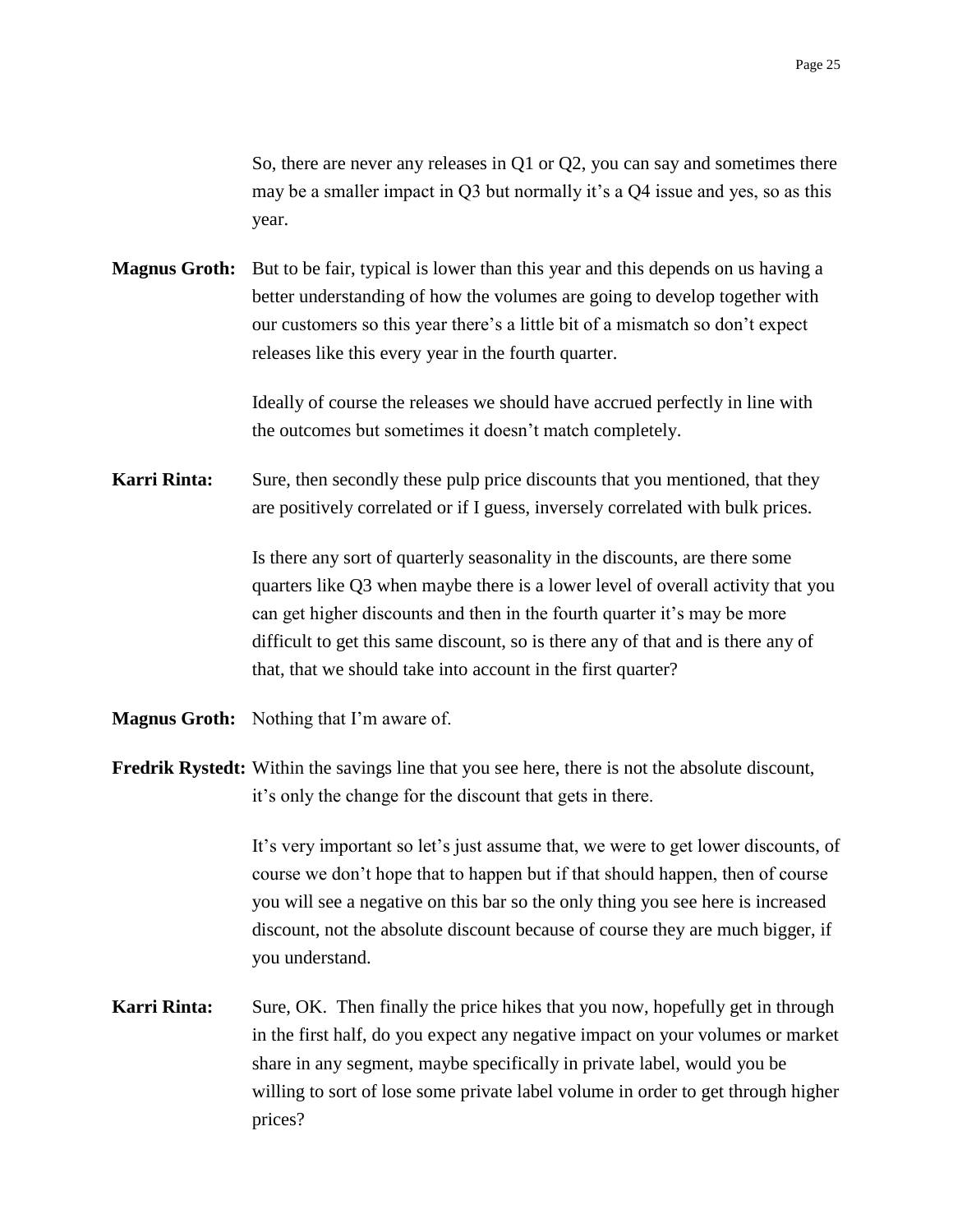- **Magnus Groth:** We're already seeing that in the fourth quarter, a consequence of the fact that we are very much prioritizing to protect our margins and to increase prices. So, to what extent that will continue is difficult to say but it's already happening.
- **Karri Rinta:** All right, thank you, very helpful. Thanks.
- **Faham Baig (Credit Suisse):** Hi, it's just a couple of questions from me. Magnus, you mentioned that, if you were to get back to the 3 percent, one that will require pricing but also you will need to stop discontinuing some lower profitable businesses.

If I remember you have historically mentioned that the Cure or Kill program is looking to target about 10 percent of your group sales, now where are we in that process?

Secondly, talking about market competitiveness would you say your growth of around 1 percent is broadly in line with your markets and how do you see the market growth into 2018? Thank you.

**Magnus Groth:** Tricky questions. Yes, correct, in the first phase of Cure or Kill, we had approximately 10 percent of sales included that was given extra attention and 90 percent of those 10 percent had actually improved significantly and really contributed to margin improvement.

> However, 10 percent of the 10 percent didn't make it and that's why 10 percent times 10 percent is the 1 percent negative impact on topline. So that's been the math.

> We are actually now moving into Cure or Kill phase 2 where we are having higher ambitions and adding businesses then so the positive part of this is that there should be fewer that don't make it so to say, there should be a high proportion that is cured but let's see but that's our ambition of course.

> Ideally, we wouldn't like to discontinue any business but to grow and improve all our businesses. Second part, market growth is very difficult. I don't think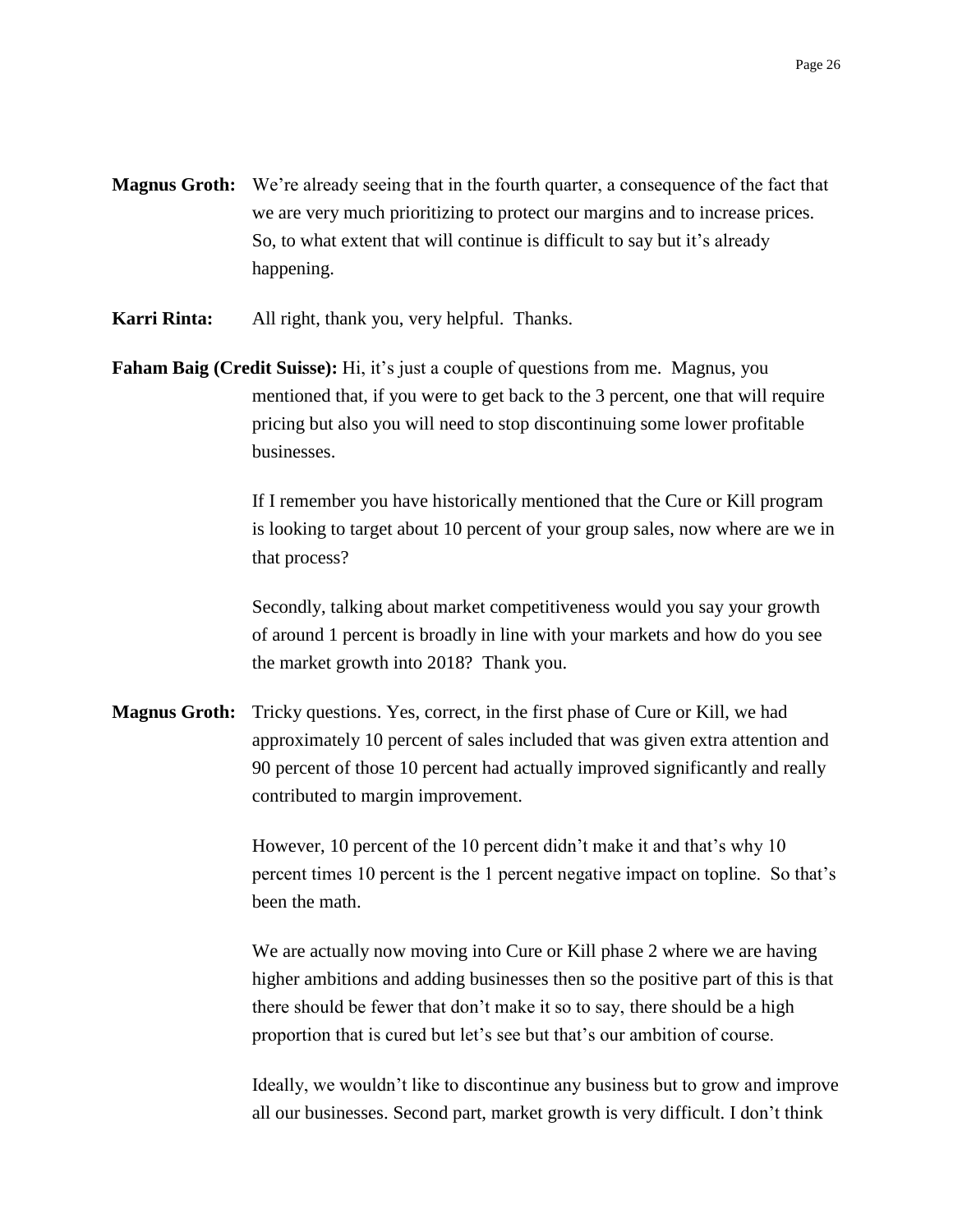we make any predictions about market growth, very difficult to say so sorry about that.

#### **Faham Baig:** Thanks.

**Chas Manso (Société Générale):** Some quick ones for me. On Incontinence Products could you just give us an update on current category growth and therefore what your market shares are doing there?

> And you have talked about significant improvements to your U.S. Incontinence Products profitability, how significant was it, what's the margins relative to Europe, is there more to come here from the U.S.?

> And then you've been quite bullish on the outlook for BSN medical but the organic sales versus 2.7 percent sounds a bit below original ambitions maybe, could you maybe just talk us through where you see the opportunities both on the topline and the margin for BSN medical going forward?

**Magnus Groth:** Incontinence Products Europe, last year we saw lower growth than previous years in retail overall and that continued throughout the year so instead of having somewhere around 10 or 10-plus percent we saw growth between 5 and 10 percent overall.

> In healthcare, similar unchanged growth to previous years, we've had a positive tender balance and we made that to grow also in healthcare because we have been winning some tenders lately.

In North America we are growing both in healthcare and in retail so very positive development. We have the margins that are sufficient to justify the growth but now we actually need to grow more in order to become more relevant and to really have a sizable presence in the market.

So maybe we are back in North America now, more to grow with the margins that we are have rather than further improving the margins; of course, we always want to do that but that's kind of an overall picture there.